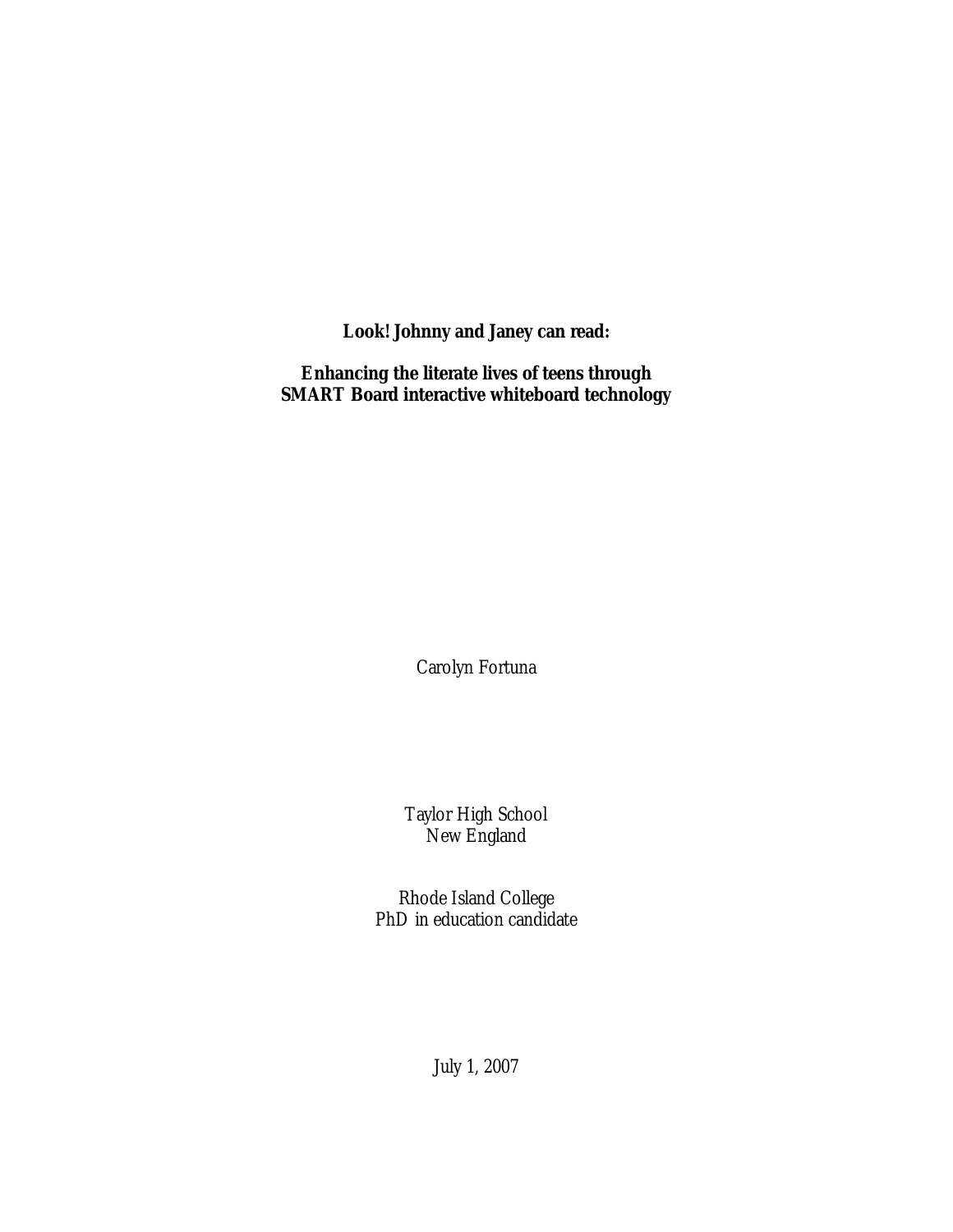### **Abstract**

This teacher-researcher study examines how SMART Board interactive whiteboardtechnology enhances students' reading, knowing, viewing, speaking, and learning. Learning events included using SMART Board interactive whiteboardtechnology at least twice a week in addition to curriculum-mandated textual assignments. Students' discourse around literacy issues and students' final design products were analyzed to link communicative messages and socio-cultural contexts to social networks and meaningmaking in a high school English classroom. Six case studies center on students who fit the description of "the children we worry about the most" (Hankins, 2003). Data analysis utilizes social semiotic and social discourse theories to demonstrate new definitions of literacy in a public school classroom through multimodality and SMART Board interactive whiteboardtechnology.

### **Problem statement**

The U. S. Department of Education's National Center for Education Statistics released *The National Assessment of Adult Literacy* (NAAL) on 12.15.05. Responses to the report ranged from "troubling" and "sobering" to "something's not quite right" (Lederman, 2005). In NAAL, *literacy* was defined as "using printed and written information to function in society, to achieve one's goals, and to develop one's knowledge and potential" (p. 2). The NAAL data emerged largely from the mandated *No Child Left Behind* (NCLB) legislation, which defines literacy narrowly through print texts (Bullen, Robb, & Kenway, 2004; Dole, Duffy, Roehler, & Pearson, 1991; Valencia & Wixson, 1999; Wixson & Pearson, 1998).

Since print is the only text of value within the NCLB document, and since schools are held accountable for mandated standardized test gains year to year (Cuban, 1992; Darling-Hammond, 1997; Fullan, 2001; Honig, 2006a; , 2006b; McDermott, 2004), public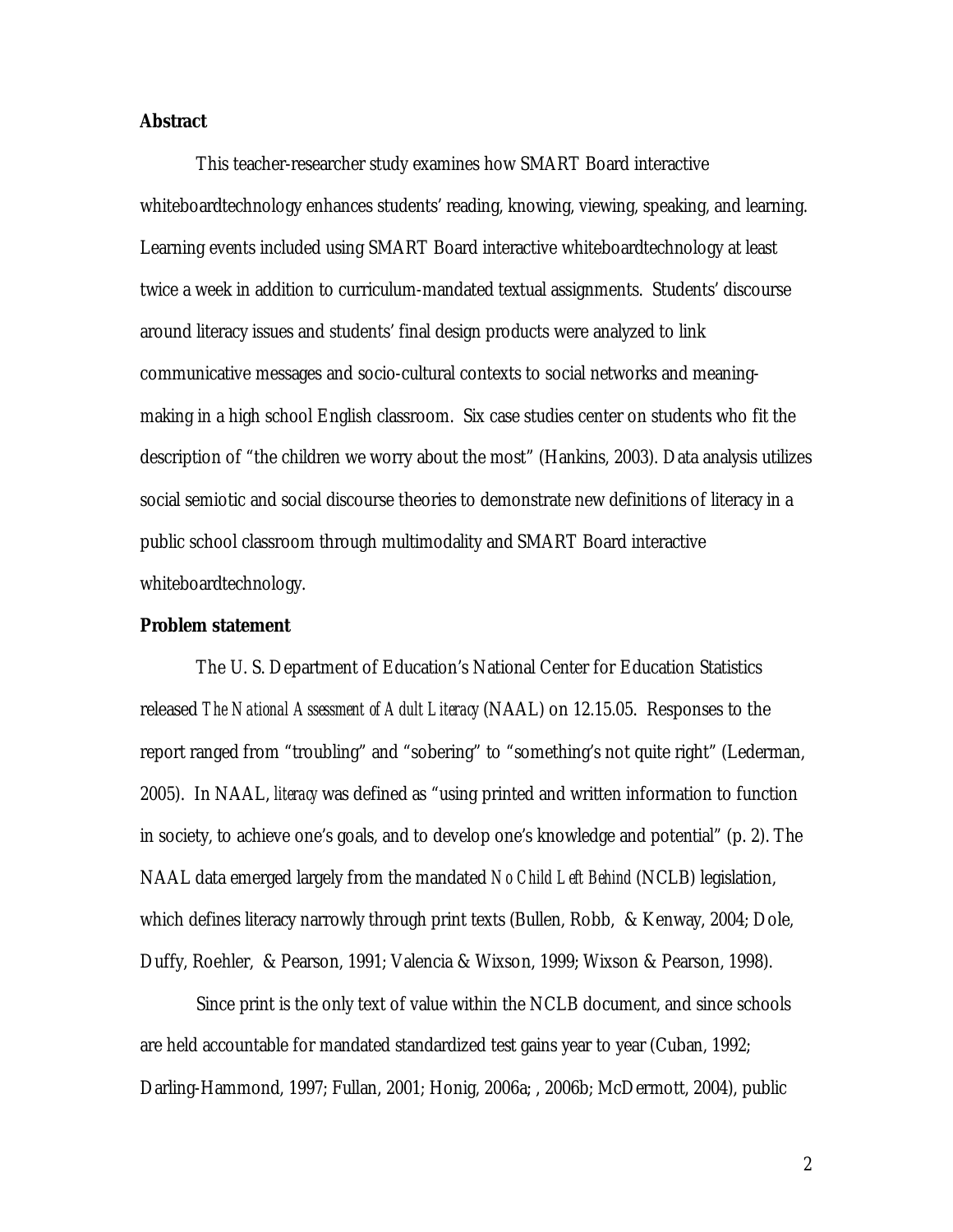schools often consider literacy practices as a process of "mining of extracts of texts for fixed meanings and 'correct' answers" (Bousted & Ozturk, 2004, p. 56). Students' reading responses and understanding can tend toward "a literal, often superficial level with little evidence of inferring, evaluating, or critical reading," according to Walsh, Asha, & Sprainger (2007, p. 51).

Research in literacy is "in crisis" (Meacham, 2000-2001). To be successful, literacy education must be able to address the needs of all learners, and, as Begoray (2001) argues, some students "can learn some concepts better through one sign system than another" (p. 214). Because non-print texts traditionally have been devalued as tools to enhance literacy achievement, according to Abbott & Shaikh (2005), "There is little recognition of a need for such work" (p. 465). Understanding how students react when required to examine print and image-based texts in an analytical model challenges traditional notions of secondary English literacy. Literacy is the ability to read, write, communicate, and comprehend. Students have access to a wide array of literacy-based activities, ranging from traditional school-based literacies to the literacies they use to make sense of their daily lives. American public schools have traditionally adhered to an approach to instruction based on print texts and do not provide students with the tools necessary to help them analyze and critique embedded messages in the extensive variety of texts they read everyday.

Youth today in America comprise a heterogeneous group, but they are also marked by hierarchies defined by ethnicity, gender, race, and class (Ghosh, Mickelson, & Anyon, 2007). Fairclough (2003) suggests that discourse figures as part of the social activity within a practice, in representation, and in ways of being. Discourse in this sense, as part of social activity, constitutes genres, which are diverse ways of acting and producing social life in a semiotic mode. Discourse as representation of social life is positioned to reflect different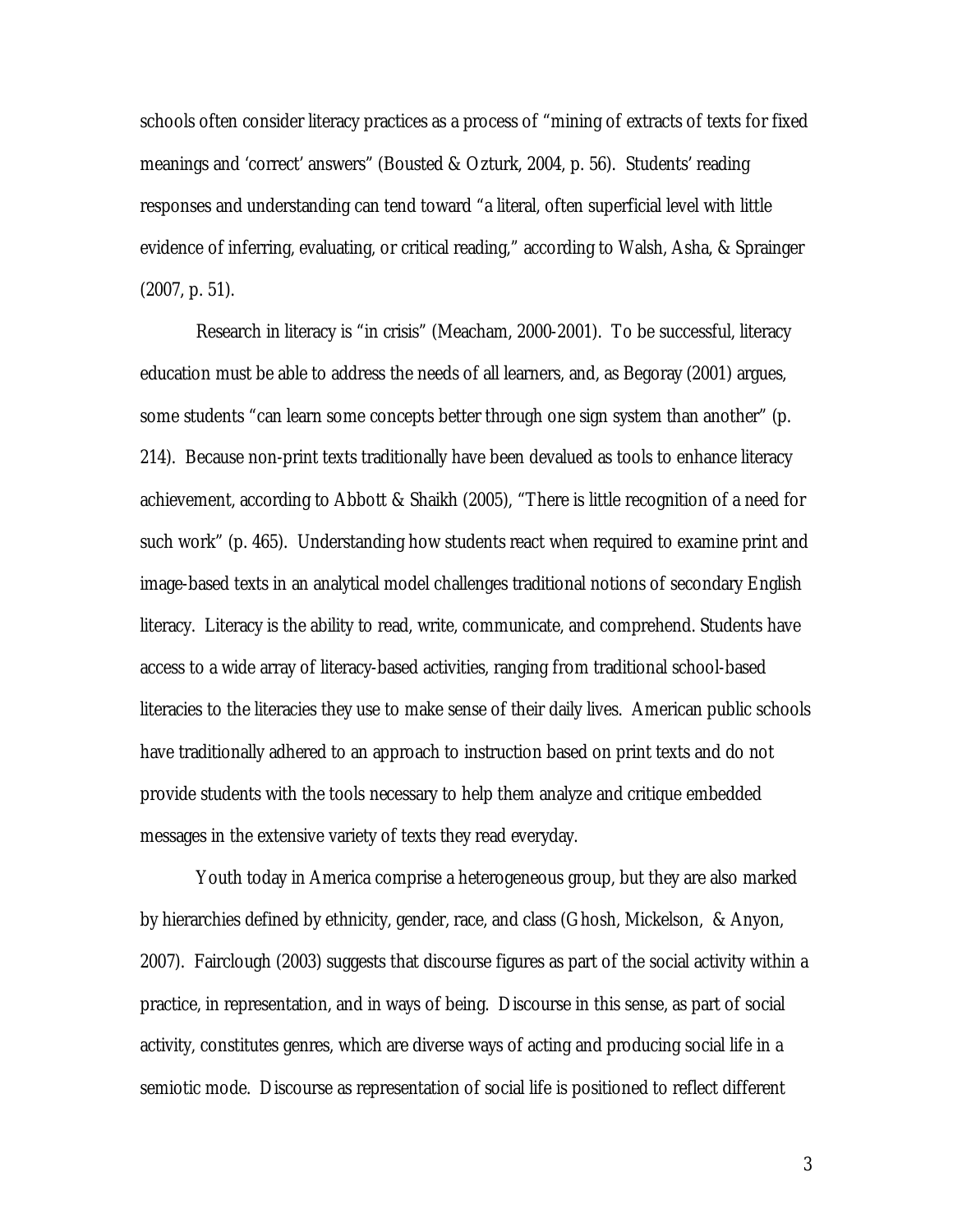ways of seeing social life. Discourse as part of ways of being constitutes styles, or ways of using language. Social practices are networked in ways that constitute social order, which is a social structuring of semiotic differences, or ways of making meanings. The relationship between discourse and social practices is dialectical in that elements are internalized by other elements. Past practices and imaginative futures become embedded in social practices and networks and become enacted as genres. People's experiences might be deeply felt yet unnamed, even unnamable, within discourse. Importantly, social institutions are the effects of discourses (Fairclough, 2003).

Trifonas (2004) argues that a text is the set of "lexical or visual signs" that acts as cues to guide a reader's mental decoding and meaning-making operations (p. 1). Multimodal texts are comprised of readily identifiable elements that create a meaningful integrated form of expression. Linguistic acts are not singular or monomodal; they take place within multiple modalities, or more than one mode or channel of communication. According to Lincoln (1992), "Without the images to create meaning in the words, children will not read… and thus there is a functional--- in additional to an aesthetic --- link to literacy (p. 90)." Multimodal texts comprise written, visual, spoken, multimedia and performance texts such as films, television shows, commercials, cartoons, music lyrics and music videos, video games, instant and text messaging, children's books, satellite radio broadcasts, comic books, graphic novels, magazines, advertisements, and adolescent novels. Multi-modal texts are daily components of literacy experience.

For learning to be critical as well as active, learners need "to understand and produce meanings in a particular semiotic" domain that is familiar, and also to evaluate that domain as "a complex system of interrelated parts" (Smith & Wilhelm, 2002, p. 122). Semiotics can provide a framework for isolating and explaining levels of meaning for both language as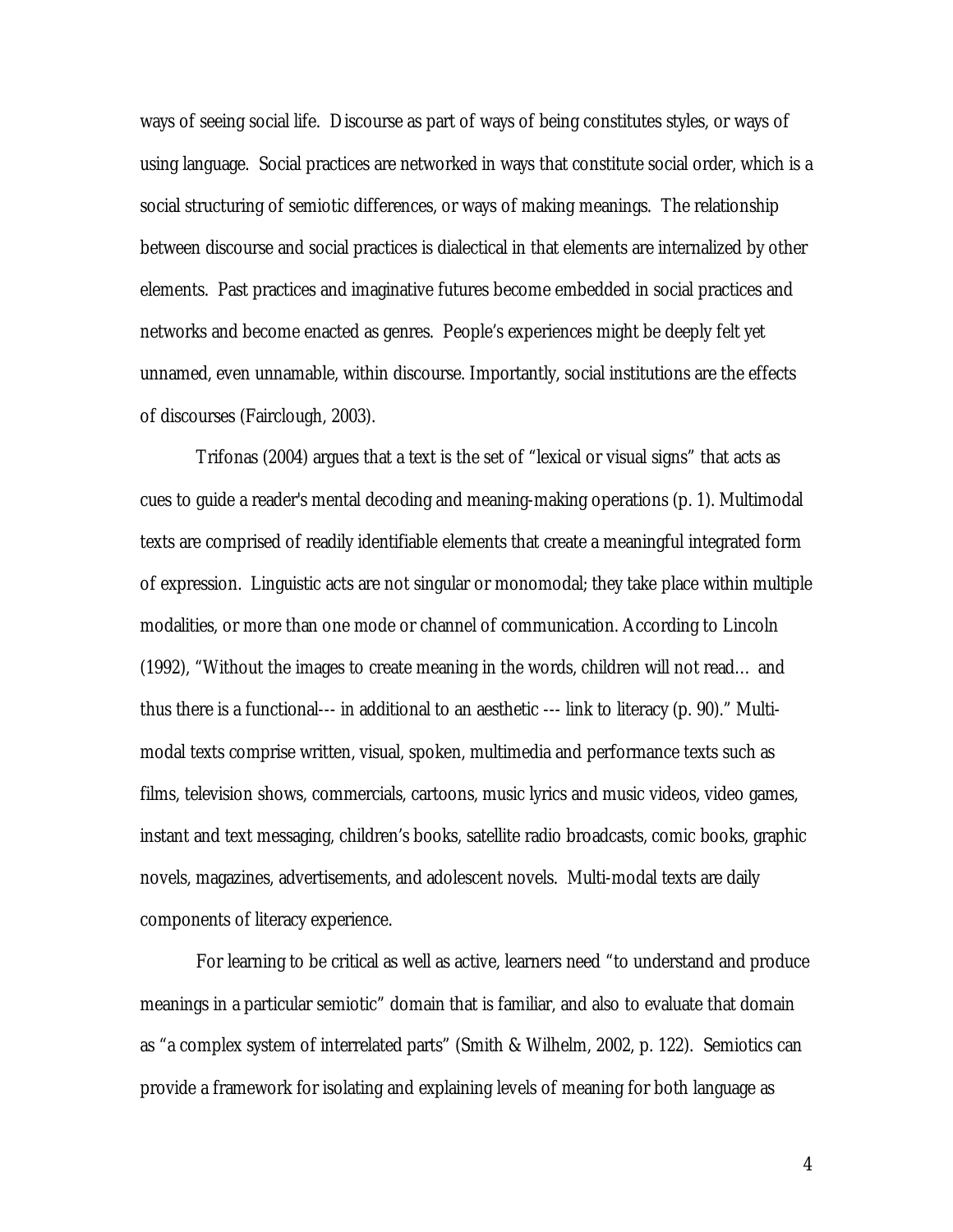print text and image as pictorial text. The act of isolating symbols can create "dialectical tension beneficial to thought," according to Fosnot (1996, p. 22).

### **Context**

The study's population resides in a northeastern suburban community approximately 40 miles southwest of the state capital, with a population of 29,500. Its citizens are, on the whole, white, European-American, and upper-middle class. At the graduation ceremony for the class of 2007, the principal reported that over ninety percent of Taylor<sup>1</sup> students would attend college. Diversity tensions emerge when socio-economic class distinctions become evident among the student body.

Taylor High School has a population of about 1550 students. The roster for this study comprised 23 teenagers, with an average age of sixteen, at the sophomore high school level. The participants' classroom was situated on the second floor of one wing of a brickand-cement 1960s school. This study took place from late August, 2006 to early June,  $2007^2$ . Students in Taylor High School English classes are grouped according to ability. These were "college preparatory" students, who were designated to the less rigorous of two English class offerings at the sophomore year level. This was not an inclusion class<sup>3</sup>, although two students did fail, and two students, during the school year, were evaluated and deemed appropriate for special education services after their ten years of public schooling. This was a roster that a substitute teacher described on a daily report form as "tough class to keep focused. How do you do it?"

#### **Figure 1: Case studies**

-

<sup>1</sup> According to confidentiality stipulations for subjects in research, school, town, and state names have been affixed with pseudonyms.

<sup>2</sup> Statewide testing scores are released in late October, following testing. A largely quantitative analysis subsequent to this narrative will analyze the degree to which students who participated in studies with SMART Board interactive whiteboard interactive whiteboard interactive whiteboard interactive whiteboard technology did or did not achieve literacy gains on standardized testing.

<sup>3</sup> "Inclusion" means that students with Individualized Educational Plans are in the class.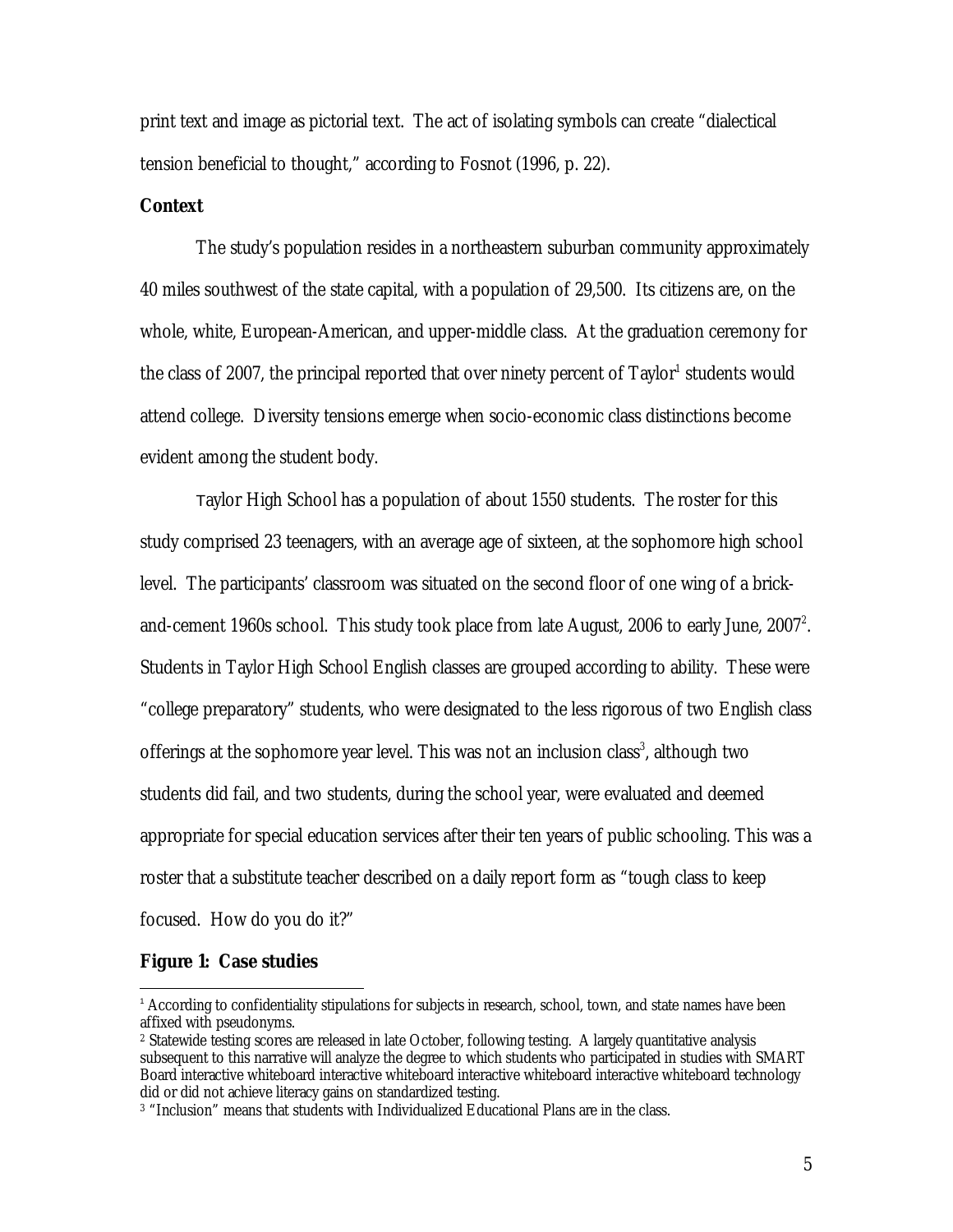| <b>Student</b><br># | <b>Pseudonym</b> | <b>Characteristics and observations</b>                                                                                                                                                                 | gender       | 2004 state<br>language/<br>literacy<br>score4 | <b>Description of</b><br>performance of<br>state language/<br>literacy score | Final<br>grade<br>for<br>English,<br>2007 |
|---------------------|------------------|---------------------------------------------------------------------------------------------------------------------------------------------------------------------------------------------------------|--------------|-----------------------------------------------|------------------------------------------------------------------------------|-------------------------------------------|
| 1                   | <b>Randy</b>     | Took stigma of special education<br>status in math with him throughout<br>his day; extremely quiet and<br>attentive; driven to succeed<br>academically; completed all<br>homework assignments; thorough | M            | 254                                           | <b>Proficient</b><br>(high end)                                              | $B+$                                      |
| $\boldsymbol{2}$    | <b>Aditya</b>    | Only person of different race in<br>class; quiet; outside the social<br>cliques in class; let other students<br>call him by nickname "Ditty"                                                            | M            | 234                                           | <b>Needs</b><br>improvement                                                  | $B -$                                     |
| 3                   | Linda            | Was in honors track in freshman<br>year, but scored poorly;<br>accomplished singer; confident and<br>popular; creative coiffures                                                                        | $\mathbf{F}$ | 254                                           | <b>Proficient</b><br>(high end)                                              | $\mathbf{A}$                              |
| 4                   | <b>Kerrie</b>    | Goth physical appearance; rarely<br>spoke in class discussions; artistic<br>and creative; good relationship with<br>Mom; low self-esteem; lower socio-<br>economic status than peers                    | F            | 240                                           | <b>Proficient</b><br>(low end)                                               | $C+$                                      |
| $\mathbf{5}$        | <b>Matt</b>      | Happy-go-lucky; socially popular;<br>academics less important than<br>networking with peers; polite and<br>respectful; completed most<br>homework assignments                                           | M            | 250                                           | <b>Proficient</b>                                                            | B                                         |
| 6                   | <b>Judy</b>      | <b>Difficulty with standard English</b><br>conventions; student council<br>representative; on-again, off-again<br>dating of "bad boy;" polite and<br>attentive; cared about academics                   | $\mathbf{F}$ | 248                                           | <b>Proficient</b>                                                            | B                                         |

## **Research design**

This ten-month research study was divided into three phases: a pre-SMART Board

interactive whiteboard phase, an SMART Board interactive whiteboard application phase,

and a post-SMART Board interactive whiteboard phase.

 4 Statewide testing results for literacy and language are reported for individual students, schools, and districts according to four performance levels defined by the Board of Education: Advanced (260 and above), Proficient (240-259), Needs Improvement (220-239), and Warning/Failing (219 and below).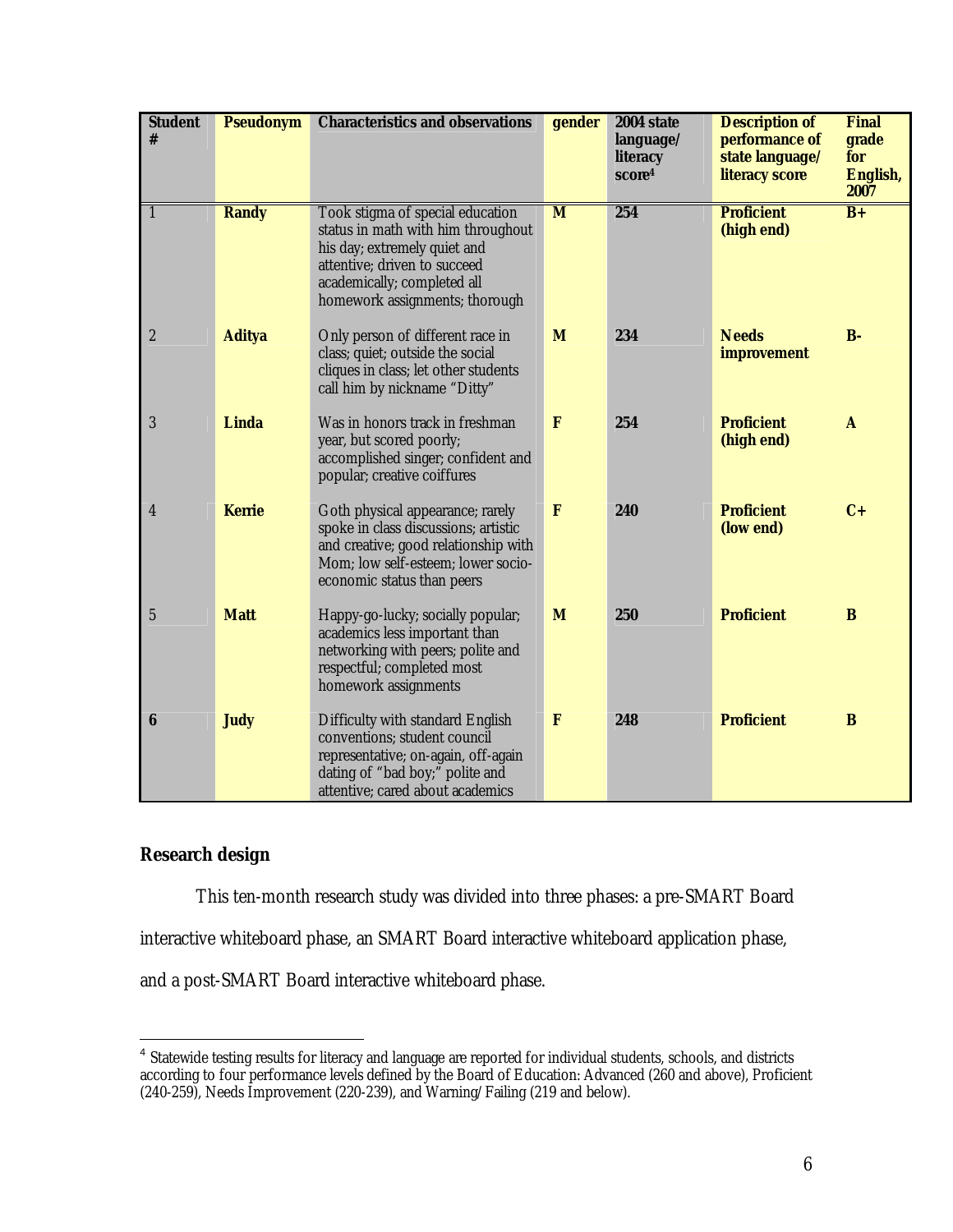In the pre-SMART Board interactive whiteboard phase, a participant group and a control group were identified. Both groups submitted student release forms, student assent forms, and surveys about self-perceptions of literacy. Pretest data was assembled regarding student past performance on the most recent state mandated language and literacy testing.

In the SMART Board interactive whiteboard application phase, the participant group was interviewed and audiotaped to determine self-perceptions of literacy. Importantly, the SMART Board interactive whiteboard was included in instruction for a minimum of two literacy (i.e. multimodal, or print, audio, and/or visual) lessons per week.<sup>5</sup> At the mid-year project report time, for example, statewide standardized testing was imminent. Students were able to review materials presented online by the state department of education together, so as to come to consensus easily by sharing observations. Such exercises, however, served as tangents to bridge instruction between the traditional, lecture-based English high school lessons and the critical literacy classroom upon which this study is founded.

In the post-SMART Board interactive whiteboard phase, students designed products that represent their interpretation of appropriate symbols of learning.<sup>6</sup> This project rose from an expectation that students would move from a fear of end-of-year data of statemandated summative assessments, to a stage of hope through the delight of utilizing a SMART Board interactive whiteboardin the classroom.

### **SMART Board interactive whiteboardbackground**

This action research sought to improve students' overall literacy levels by transcending a strict instructional climate of print by incorporating multimodal texts in

 $\overline{a}$ 

<sup>5</sup> Please see Appendix for a sample unit.

<sup>6</sup> When state mandated testing scores are released, the researcher will compare scores from previous testing.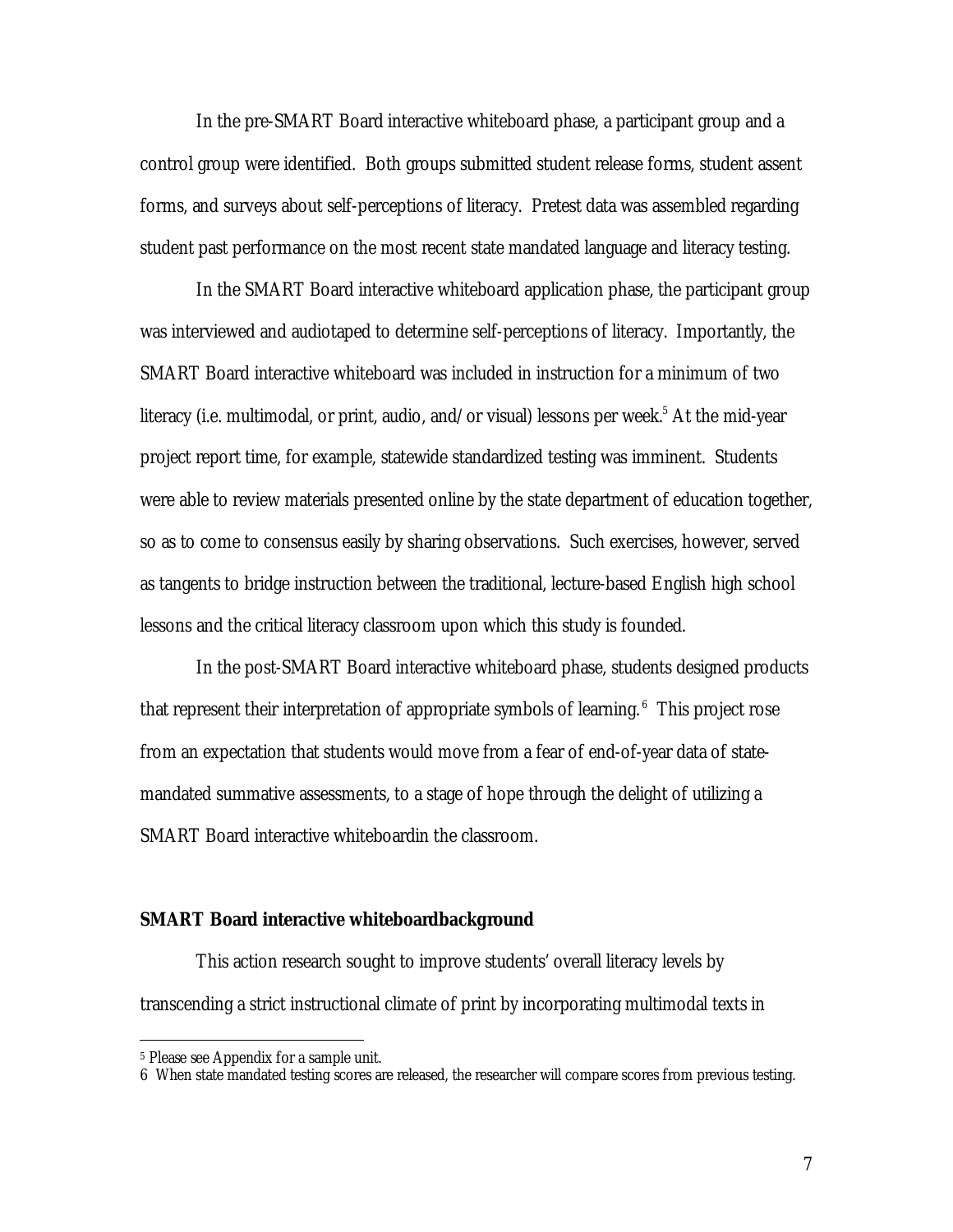public school instruction through SMART Board interactive whiteboard technology. Multimodal texts are written, visual, spoken, multimedia, and performance texts. They reflect the real, literate lives of Americans (Dyson, 2003). They decenter students from immediate experience (Fosnot, 1996), construct meaning through the integration of existing and new knowledge (Dole, Duffy, Roehler, & Pearson, 1991), and represent experiences and ideas with symbols (Kolberg & Mayer, 1972).

Teaching English means much more than helping students to identify tropes within print texts as the understood rhetorical code (Bourdieu, 1977; Cowan, 2005). Critical literacy literature shifts the discourse of literacy education to analysis and critique of relationships among texts, language, power, social groups, and social practices. Students examine literature and media --- written, visual, spoken, multimedia, and performance texts --- to question and challenge embedded attitudes, values, and beliefs. In Finder's (2000) research, she determined that "popular culture opened up possibilities for productive engagement with texts, opened up opportunities for multiple readings, opened up deliberations of the politics of texts" (p. 3). Nagle (1999) affirms that, in the construction of a literate classroom environment, teachers need to recontextualize the "complex communicative abilities" of students' everyday lives to celebrate private and public literacy achievement (p. 13). Foucault (1980) admonished us to detach the power of Truth from forms of social, economic, and cultural hegemony in order to deconstruct the essential systems of power that control society. As example, Hall (2003) argues that seemingly straightforward media telecasts decode in a "hegemony of the dominant code" (p. 515). This and other critical literature of literacy distinguishes this study from that of the typical secondary-English teacherresearcher.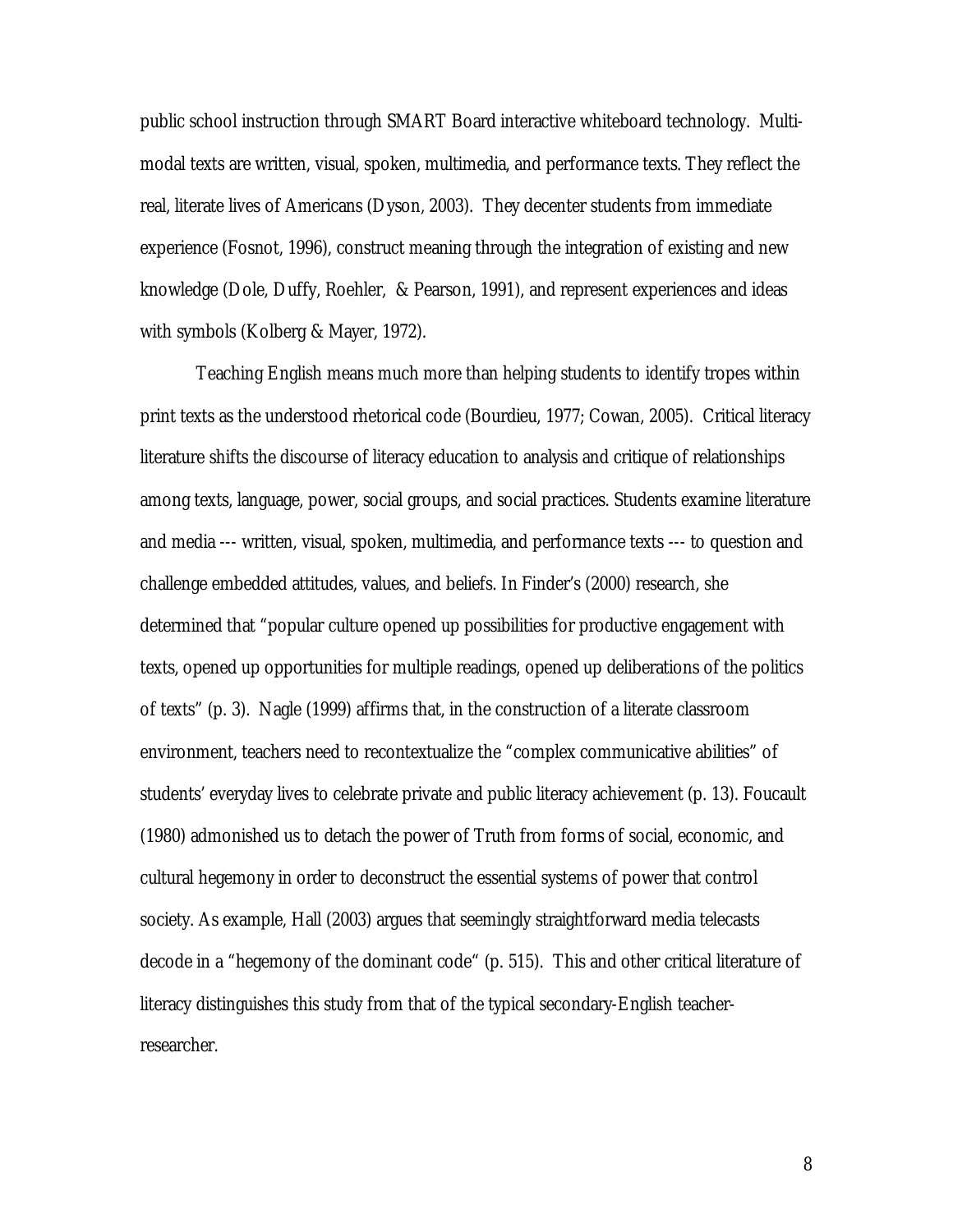SMART Board interactive whiteboardtechnology provided a significant opportunity for students to gain new tools for looking at, thinking about, and knowing the world. Students could read their worlds reflectively; consider outsider perspectives; and interrogate the media as major political, pedagogical, and social forces (Giroux, 1999). Ability to utilize technology provided by the school district was competitive among teachers due to limited equipment and poor physical plant wiring for modern technologies. To use technology, a teacher needed to sign up in advance through the library for a few DVD players, projectors, and laptops. If a teacher did not anticipate far enough in advance the need for technology, the opportunity was not available. New teachers, who tend to have more facility with technology, received less access, due to unfamiliarity with procedures.

In the classroom, the SMART Board interactive whiteboardengaged students with diverse learning styles and incorporated multimodal texts, which are imbued with signs. The SMART Board interactive whiteboardadded numerous options to deliver curriculum. The SMART Board unit, connected to a researcher-provided laptop and school-provided projector, made the classroom quite special. The teacher-researcher classroom was only one of two classrooms of eighty-four that had been allowed wireless access to the school server.<sup>7</sup> The SMART Board interactive whiteboard allowed opening and controlling any computer application. Thus, PowerPoint® presentation graphics program, websites for Modern Language Association style, notes for coding research citations, interactive grammar websites, student artifacts from across the world, You Tube short films such as *Vernal Equinox*, CD-ROMs, DVDs, and even traditional video instructional materials like film versions of print texts easily became a common focus for the entire class.

 $\overline{a}$ 

<sup>7</sup> The other teacher was removed near the end of the school year due to perceived security concerns.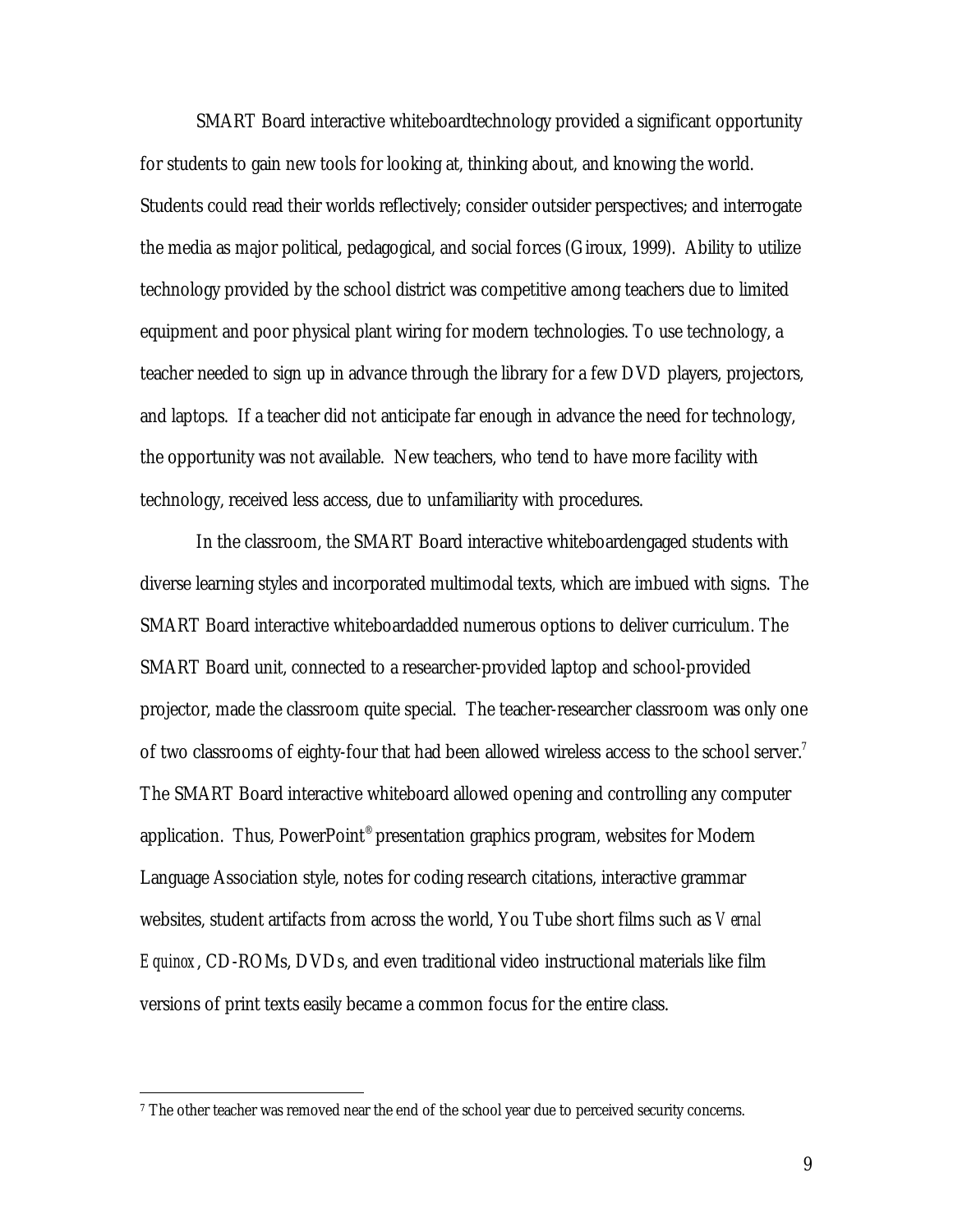With the SMART Board interactive whiteboard, the Internet could be one of several areas of instructional foci within a single class period. As an educator, this presented a powerful advantage over signing out one of two computer labs. New literacies could be molded seamlessly with old literacies. Moreover, due to the ability to use interactive technology, the study population could view the Internet together at any time. In Taylor, this was truly unique.

#### **Research methods and data analysis**

This qualitative study, which examines students' literacies through utilizing SMART interactive whiteboard technology to incorporate multimodal texts in public school instruction, focuses on analysis of documents and participant observation to understand and explain social phenomena. Because research came from a teacher who had eleven years of employment and familiarity with Taylor schools and community culture, qualitative methodology was appropriate to understand the interaction among the SMART Board interactive whiteboard, the students, and the social and cultural contexts within which they learned. As Haraway (1988) argues, a "network of connections, including the ability to partially translate knowledges among very different – and power-differentiated – communities" (p. 580). SMART Board interactive whiteboards instilled power – both through teacher-researcher access to new instructional techniques and through students' perceptions of being special.

The field of semiotics concerns ways in which people create reality by connecting cultural signs, in largely unconscious ways, to familiar systems of conventions. Based on qualitative analysis, this research demonstrates that students' construction of identity against the backdrop of SMART Board interactive whiteboard technology is a complex interaction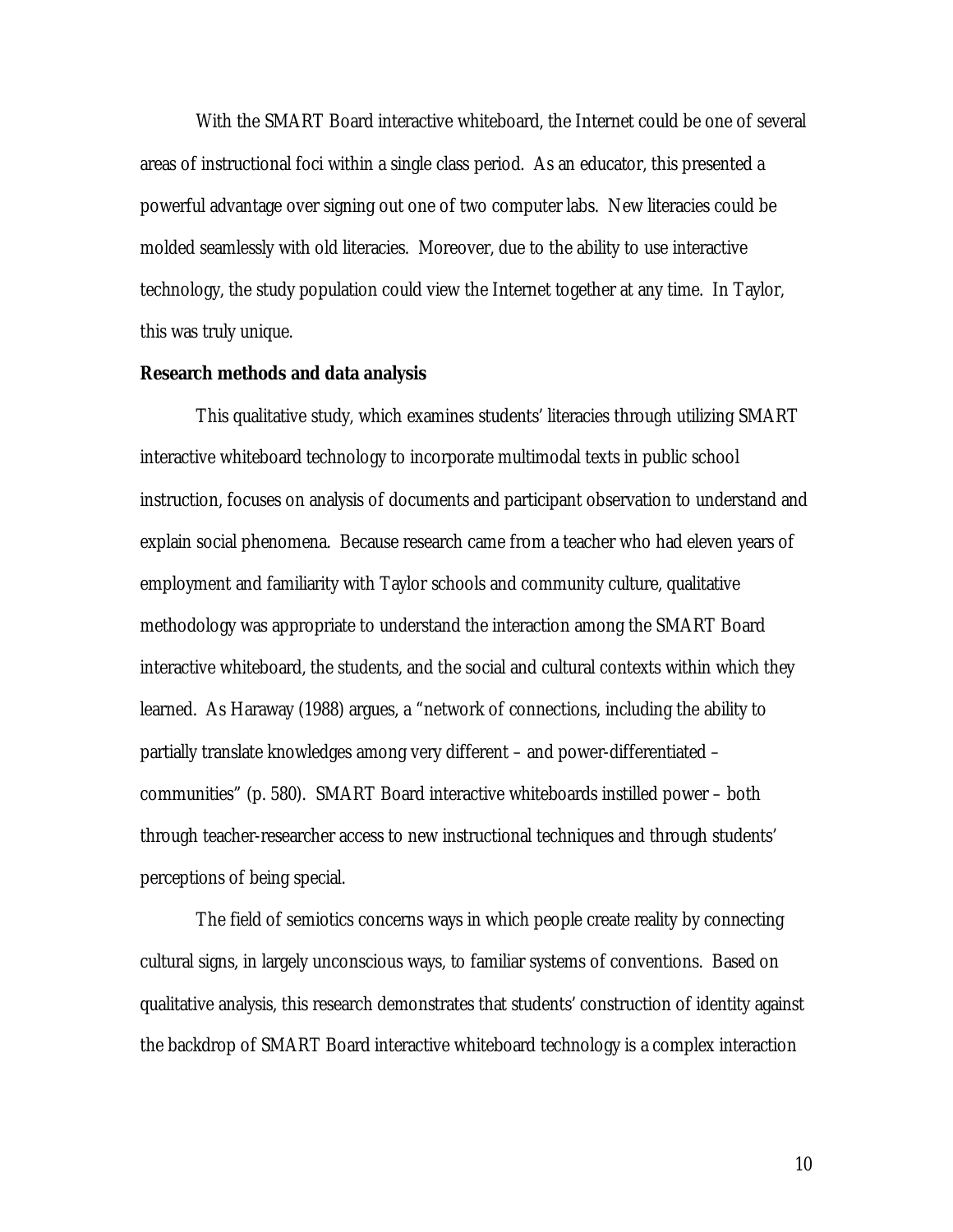of networking. Texts that students produced were a crucial part of these networking relations.

# **Eastern and Western cultural artifacts: "Look Eastward, Angel" unit**

What do upper-middle class students make of life within a country at war? During a Global Awareness<sup>8</sup> year that focused on the continent of Asia, how did students who are required to study countries and cultures react within a unit on Eastern Philosophy, called "Look Homeward, Angel"? Fiske's (1987) work on intertextuality is important to applications of critical literacy to the classroom, as he asserts that "any one text is necessarily read in relationship to others and that a range of textural knowledges is brought to bear upon it" (p. 108).

The sophomore class' pre-2007 school-year summer reading revolved around the Global Awareness initiative with the text *Dragon's Gate* (Yep, 1995)*.* 

*Otter first starts out in his village in China with his mother and dreams about going to American to the "Land of the Golden Mountain" with his father and uncle. His mother doesn't allow him to go*  until Otter gets in a fight with a man and kills him, making his mother send him to American in *order for him to stay out of trouble.* 

--- from Lynda's analysis of *Dragon's Gate* 

*When he gets to America and starts working he complains about everything, and he is not*  much of a help. The other men make fun of him and he feels like an outcast... I think the theme is *courage because at the end he has to go to the top of the mountain so hat it wouldn't avalanche anymore. And he makes it back alive, which is very difficult.* 

- from Judy's analysis of *Dragon's Gate* 

-

At this beginning of the school year point, neither Lynda nor Judy has engaged in thinking beyond knowledge-level comprehension so as to layer summary with personal negotiation. Neither has synthesized her own experiences, identified suppositions, traced inferential clues, or reflected on her own thinking. Each is posing an academic identity for

<sup>8</sup> The New England Association for Schools and Colleges recommended the annual Global Awareness initiative during their accreditation report, which cited the lack of student exposure to diversity issues in Taylor.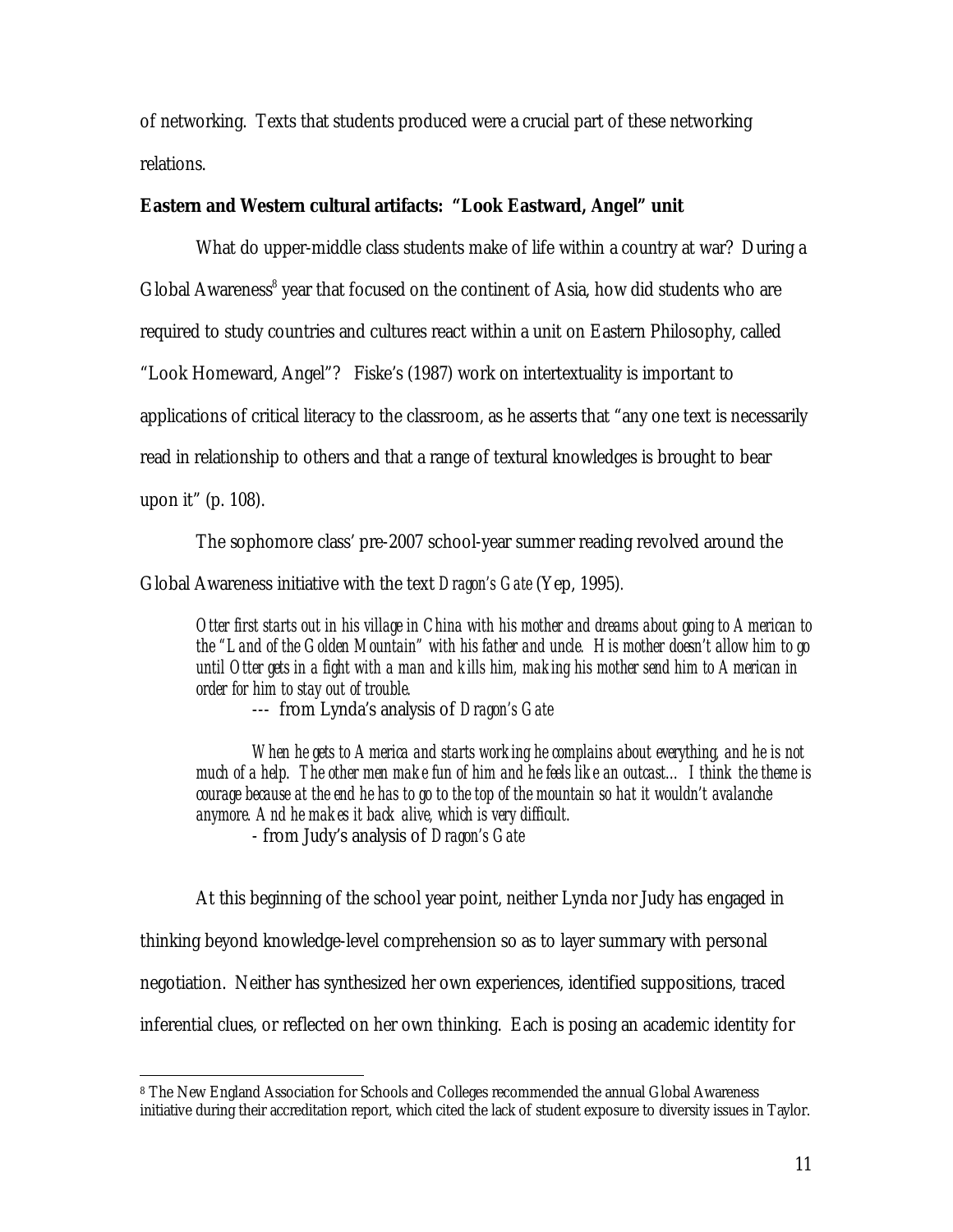themselves to please a new teacher that represents fulfilling a required assignment and little more.

Soon into the first term, however, students with little prior knowledge of Asia examined various aspects of the Eastern world and issues arising from it by using print and SMART Board interactive whiteboards. They watched news clips from CBS.com. They skimmed Commondreams.org, a progressive website for alternative news stories. On the spacious SMART Board screen, they viewed sections of *Children of Heaven* (Majidi, 1997), a film about two children in Iran who share a pair of shoes, to illuminate the Koran's place in children's lives. As companion pieces, they read together and aloud the children's story, *Sami and the Time of the Troubles* (Heide & Gilliland, 1995). They worked individually to modernize the ancient *Sayings of Saadi* (Saadi, 1997) into found poems that had meaning for their own lives. They self-selected a text on the Middle East or the Far East to share with the class. Most students used the Internet as a research source, which they modeled on the SMART Board interactive whiteboard collaboratively.

Literacy is tied inextricably to personal, relational experiences formed through multimodal text experiences. Additionally, interconnections among language, literacy, and culture are becoming stronger (Au & Raphael, 2000). By linking semiotics to speech, image, and writing, students can demonstrate acquisition of new literacies. Kress (2000) found that students transform what had been presented to them "via a range of modes --- in image, in speech, in experiment/ demonstration, with models – into a new sense, their sense, representing their interests in their world" (p. 330). This work, Kress states, is "intentional deployment of resources in specific configurations to implement the purposes of the designers" (p. 340).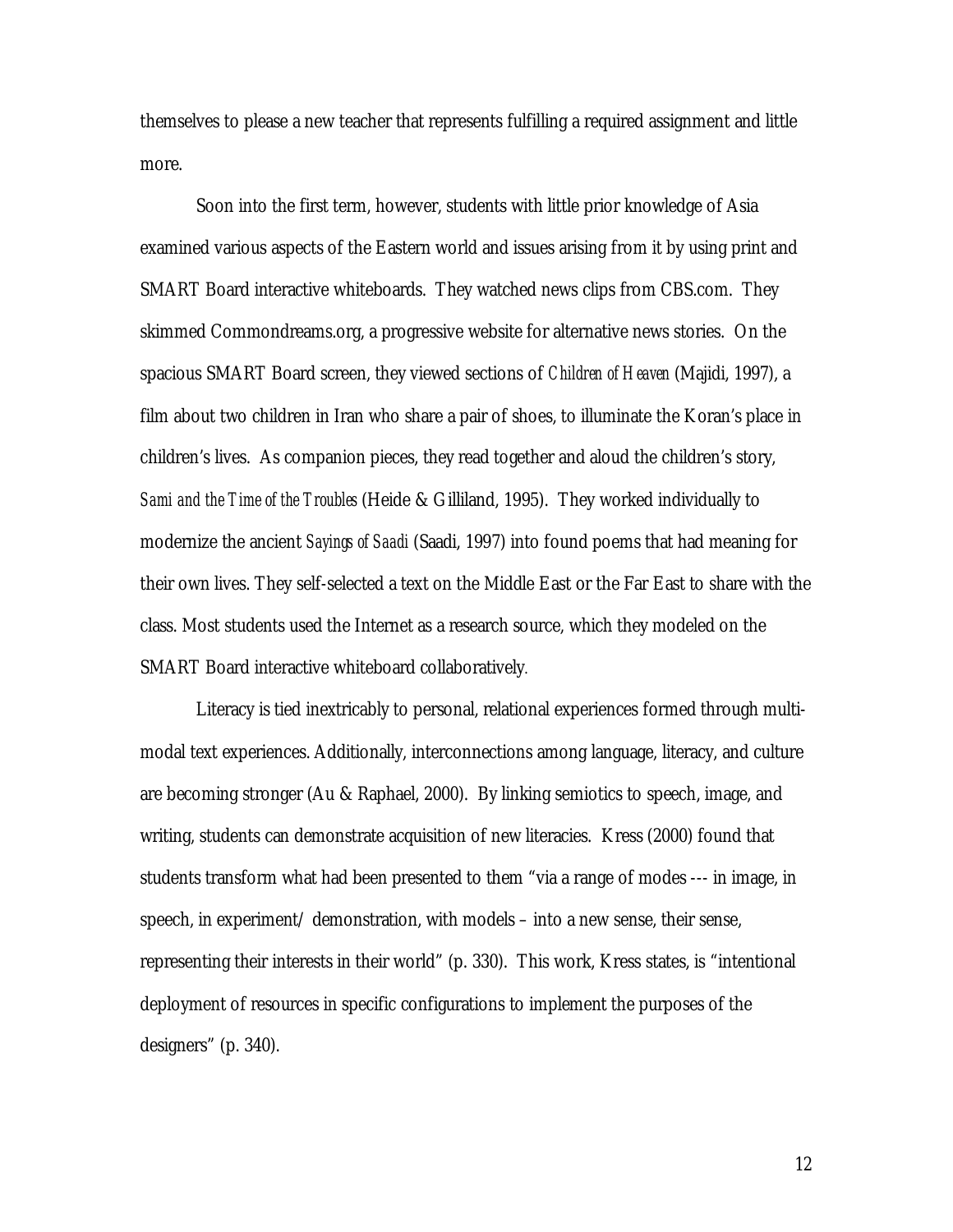Such a shift in theory regarding meaning and its use introduces students who reach beyond memorization, recall, and analysis to one of text maker. Academic opportunities for design give agency to students. According to Jewitt and Kress (2003),

If the aim is to act productively in periods of rapid change, and in one's own interest, then design must replace competence and critique as the essential goal of educational practice of theories of learning, and of theories of representation much more generally" (p. 17).

Once lessons on the SMART Board interactive whiteboardwere completed, design

was an essential connection to critical thinking that offered students opportunities to

demonstrate acquisition of new meanings. Thus, students wrote an original story for an

audience of children that captured the lives of Eastern people.

*Most of my friends and their families had left the city because of the fighting. My father claimed we had nothing to fear, exclaiming our fellow insurgents would fight until the U.S. military leaves. I lay awake listening to the gunfire that seemed to grow closer with every night.* 

--- from Randy's "Look Eastward, Angel: Writing a Children's Story" final product, called *Abu's choice* 

*When Xao and Lee finally entered the square, the music was so loud that the boys could feel the drums thump inside them. Xao was showing Lee everything to do and everything there is to eat. They were having so much fun together that they almost forgot to find there (sic) father. So the boys looked all around for him, by the spice cart, the tea cart, even by the jewelry cart with the jade stone necklaces.* 

--- from Judy's "Look Eastward, Angel: Writing a Children's Story" final product, called *My brother Xao* 

Randy synthesized old ideas to create new ones. He created a conscious

construction of an academic identity in conjunction with his social relations between

students who may or may not be his friends outside of the class context. Thus, his networks

of practice identify degrees of social hierarchy and social distance. He recognized patterns

and related knowledge across several areas: strife in a community, family dynamics; tensions

between youth and society. Judy, on the other hand, incorporated outside research as she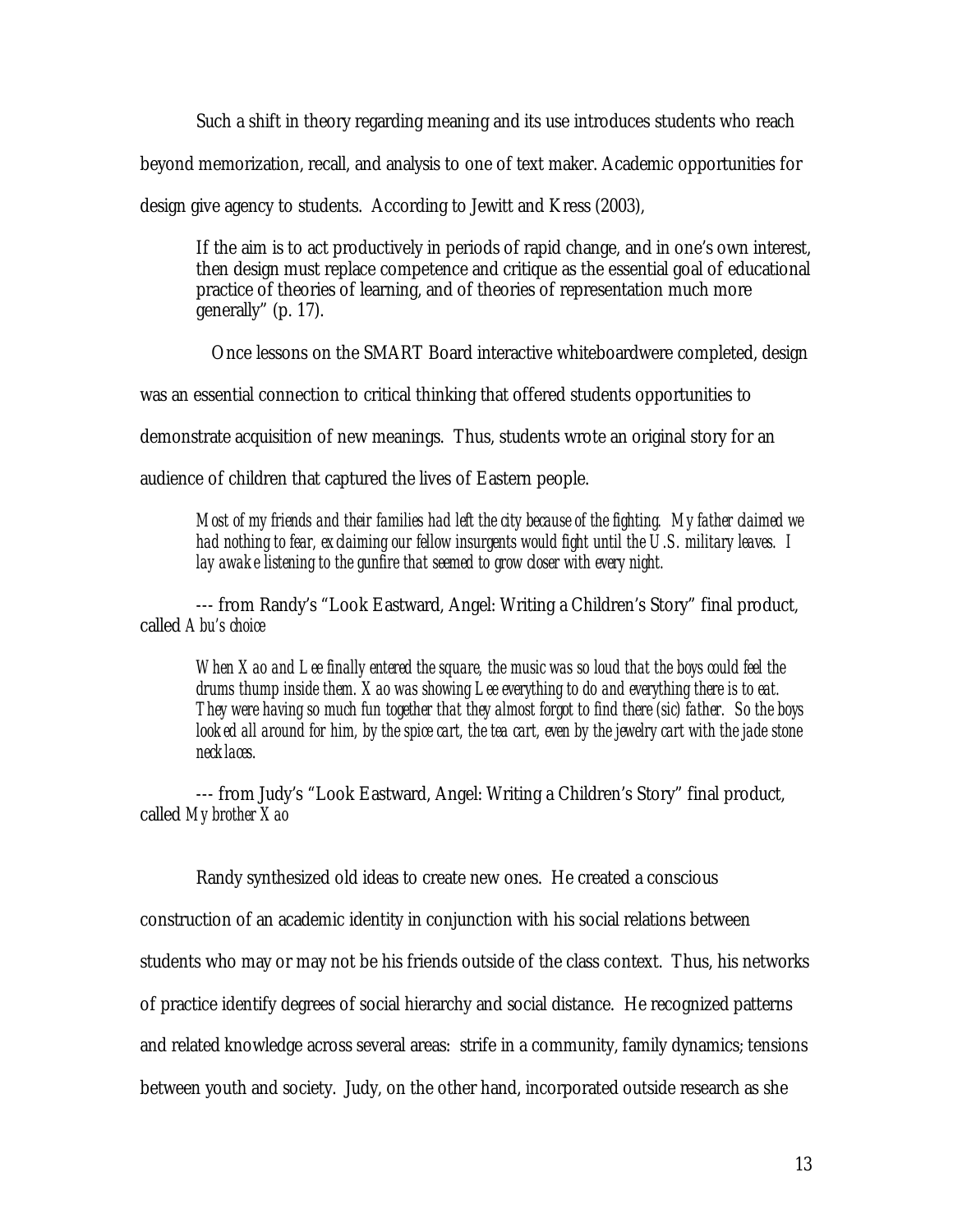designed her text. Fairclough (2003) states that in " 'knowledge exchange'... the focus is on eliciting and giving information, making claims, stating fact" (p. 105). In the binary system that separates East from West, Judy's predominant pattern encapsulates approaches to difference by bracketing difference, so as to focus on commonality and solidarity. Both Randy and Judy use discourse "to survive collectively, rather than individually" (Fosnot, 1996, p. 25).

The generic structure of the students' discourse comprises tensions in which "social control, stabilization, and ritualization" (Fairclough, 2003, p. 73) are negotiated. Through action, interactions, social relations, particular worldviews, and instruction delivered via the SMART Board interactive whiteboard, the students were able to create a social event as text. They represented aspects of their physical, social, and mental worlds by connecting parts of texts together within the situational context of the public school classroom, informed by SMART Board interactive whiteboard interactive technology.

### **Advertising design artifacts: "The non-fiction texts of our lives"**

As the class moved into a unit where literacy would be considered through nonfiction, Lynda described MTV's documentary series, *True Life* ("I'm addicted to crystal meth," 2006). *"It's, like, so real,"* she offered, making the classroom a place to share the multiple voices that fill her life inside and outside school. *"She gets hooked, and can't get off of it,"* Lynda said. *"It was so sad. I stayed up to see the end."* Deconstructing the MTV text, she exhibited a particular strength in literacy that connected her personal life to the world beyond. Critical literacy pedagogy acknowledges the complex recontextualization processes that students like Lynda use --- borrowing, translating, and reframing media material--- in their communicative practices (Dyson, 2003; Fairclough, 2003).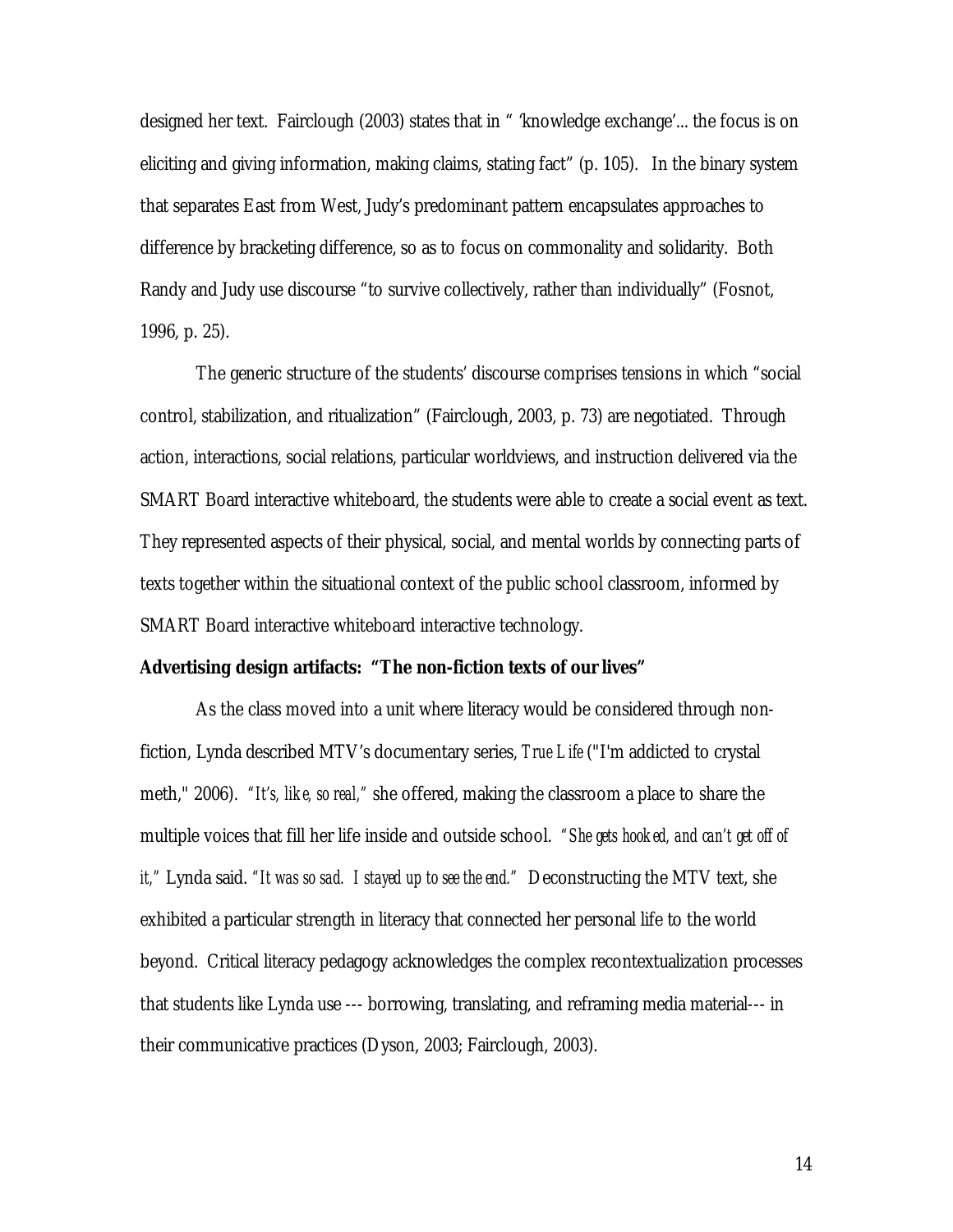*In advertising, magazines, and television shows, the media show us the 'right' way to look and act. It shows us that to be the 'ideal' person you need to be wealthy, Caucasian and a man. Also, it is*  believed that to be beautiful, you need to be a tall size 2, which the majority of society is not. --- from Lynda's "Social Messages in Media" writing re-assessment

### *For example some people say they are afraid when they see a black male in the streets of a well known city when that is wrong but since in a movie that person saw that black male killed now they are afraid.*

--- from Matt's "Social Messages in Media" writing pre-assessment

*For example if a popular girl is whearing (sic) a brand name of jeans, then a whole bunch of other girls will wheare the same brand, maybe even the same pair.*  --- from Judy's "Social Messages in Media" writing pre-assessment

Through the lens of *Killing Us Softly III* (Kilbourne, 2002), the classroom allowed students to distance themselves from contemporary advertising landscapes. They critically examined how, why and to what effect corporations and their advertisers use images in conjunction with a variety of other texts $^9$  to sell their products. Kilbourne uses mass media images of femininity against social reality, poses advertising fantasy against actual experiences, and encourages a demystification of stories advertising narratives about females against the actual lives of females. By showing how and why advertising removes agency, this study expanded Kilbourne's positioning, through use of the SMART Board interactive whiteboard, to include other forms of market capitalism. Top Super Bowl advertisements over the last decade, for example, came under analysis and consideration.

Abbott & Shaikh (2005) argue that modern pedagogy is undergoing a "shift in ontological significance possible with synthesizing technologies from one of reference to one of signification, that is, from referential to creationist or production practices" (p. 465). When asked to create his own advertisement for an existing product on the market, Aditya chose the Bugatti Veyron car. He positioned one image of the car, right angled so as to emphasize the front grill and swooping lines, at the top of the page. Three images of the

-

<sup>9</sup> Please see appendix 1 for a detailed overview of lessons and texts.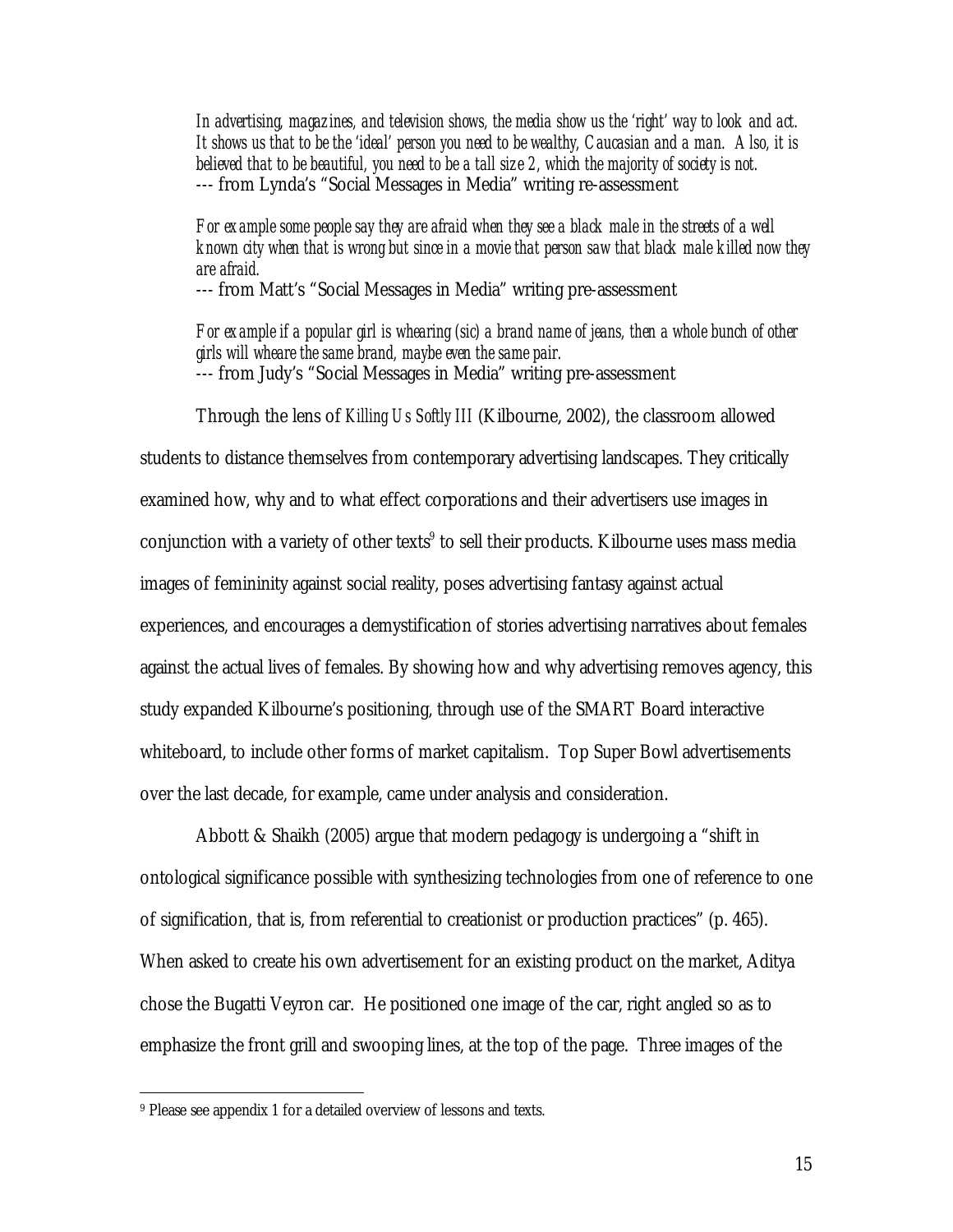same male are spread across the bottom in lessening scale. The man states dually, *"Is it more than you can handle?"* and *"Raising the bar on the quality of the car!"* An engine is placed center left on the page.

Throughout the instructional unit, students were constantly asked questions about power, privilege, and embedded messages in texts. Aditya had received semiotic tools to examine the culture of market capitalism. He chose, instead, to embrace that culture: to elevate dreams beyond a mere upper-middle class hope for tomorrow to that of one whose wealth and status would allow acquisition of a six-figure, elite automobile. Aditya rejected the opportunity to distance himself from "white privilege" (McIntosh, 1997) and, instead, to embrace a sense of capability as agent of social change in the global community. He chose not to desire an "authentic existence" (Freire, 1992, p. 32), but, rather, to be like the power structure at work. He is an American able to create a design emblematic of solid American marketing: one of the new literacies of his generation.

 Kerrie chose an item from her own life to advertise: Morbid Make-up® . One website (Jackal, 2007) suggests this brand enables one to be "qualified to be a weekend goth - aka Notagoth or Person-In-Black… several shades lighter, but not dead white... Think 'freshly dead' and you're on your way (p. 1)." Kerrie's choice of topic was not only different from her peers', who tended toward more mainstream advertisements, she also distinguished herself by hand-drawing the central object and by layering and mounting, so that each item represented a different dimension of the overall effect. She also included the intertextual "Hot Topic: everything about the music" logo to reinforce her keen grasp of new literacies. Archer (2006) perceives "texts as sites of struggle over discourse, meaning, subjectivities, and power" (p. x). Kerrie's skill was in working multimodally, integrating words with other semiotic modes and, at the same time, enhancing her academic literacy practices.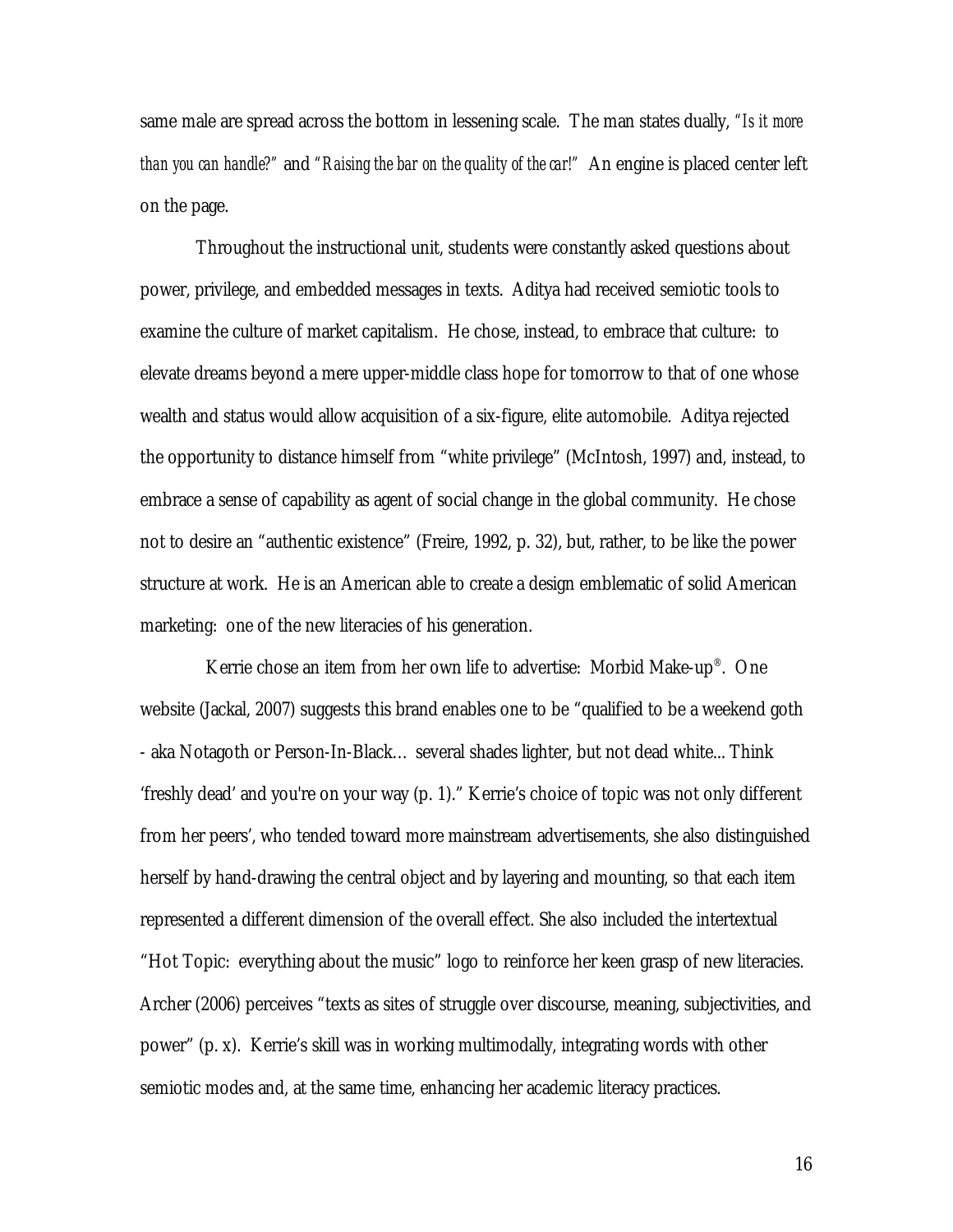When Matt had the choice of topics, he connected his love of current media topics to a current advertising slogan: "Drink responsibly." Typically, this slogan is connected to discussions of alcohol use, but Matt incorporated a play on words to create a persuasive message for Coca-Cola™ products. Seven young adults chug beverages, but Matt has superimposed the Coca-Cola bottle over another set of images. He keenly met the requirements of the assignment to be persuasive, connected to the social network that is the classroom, and, in doing so, cleverly renegotiated the public and private spheres that segregate public schooling from the real world. He demonstrated his literacy and language skills in a way that surpassed the assignment criteria.

Lynda drew upon her love of the arts and theatre to produce her advertising design. Recognizing the materiality of visual signs, that is, tools and materials used in making visual texts, she constructed an academic identity that positioned her within implicit school achievement behaviors yet also located self through structuring and networking of social practices. She captured, through words, youthful energy ("intensify your world"). She centered theatrical snapshots of four females symmetrically to draw the eye of the viewer to the eyes of the two models posed sideways and upside down. Lynda has two goals in this case: first, she has identified the product for sale --- eye makeup --- and, second, she has challenged Kilbourne's decapitation theory of women in advertising by the choice of using stage performers, not the "real" people who buy makeup. *All the World's a Stage*  (Shakespeare, 1598), and, in Lynda's design, she has distanced herself not only from the images of advertising which bombard today's youth, but also from the theories Kilbourne argues.

If, as Jewitt and Kress (2003) state, "Meanings are made, distributed, received, interpreted, and remade in interpretation through many representational and communicative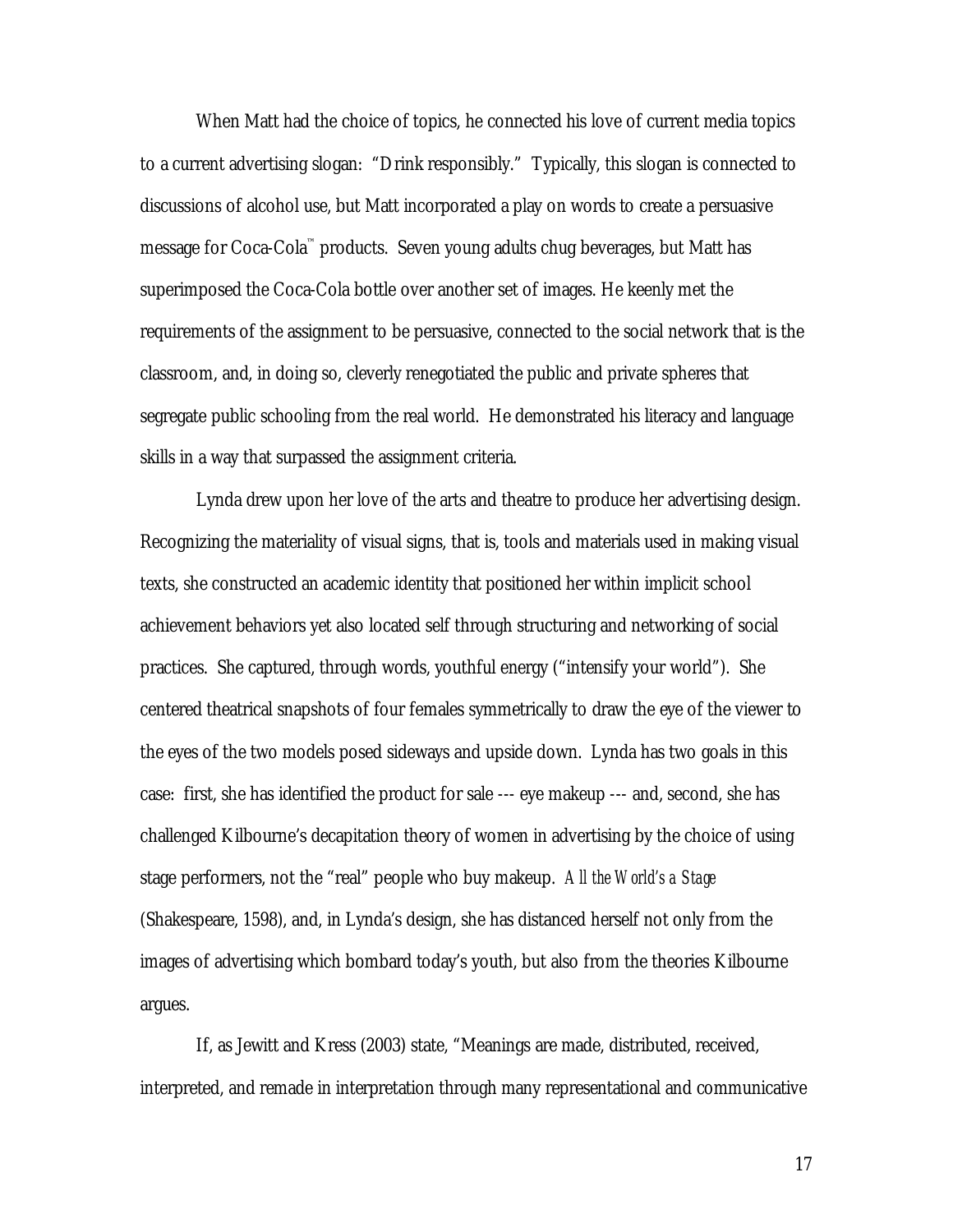modes" (p. 1), then a multimodal semiotic analysis of student artifacts can yield rich observations. Students shape the material of their culture into resources for representation. They gain keen awareness of social systems as they reshape resources. Thus, the signs contained within each advertisement are newly made through the specific social context of the classroom. Additionally, although signs are transformed, culture also intervenes; students use culture to shape meaning, and the choices they make to signify that meaning "provide insights into the meaning principles of a culture as much as an individual" (Jewitt  $\&$ Kress, 2003, p. 11).

### **Conclusion**

Multi-modal texts are imbued with signs. Sign-systems, including interpersonal language, other media, and other areas of discourse, create a social reality to which youth respond as "natural"(Dewey, 1966; , 1989), yet reality cannot be separated from the signsystems in which they are experienced (Chandler, 2002). SMART Board interactive whiteboard technology allowed students to view and represent. It contributed to an ability to comprehend, use, and control the symbol systems of both print and non-print media, as well as understand the relationship between them (Cox, 1994).Through the use of SMART Board interactive whiteboard technology, the students imagined new ways to articulate their acquisition of literacy in the public school classroom. As Kress (2003) notes, students

did not simply demonstrate competence in the use of language or of image. They transformed what had been presented to them via a range of modes --- in image, in speech, in experiment/ demonstration, with models – into a new sense, their sense, representing their interests in their world (p. 330).

Through student artifacts and case study narratives, this study unveiled a rich vocabulary that students were able to draw upon to describe images and to create critical interpretations of their own work. The SMART Board interactive whiteboard became a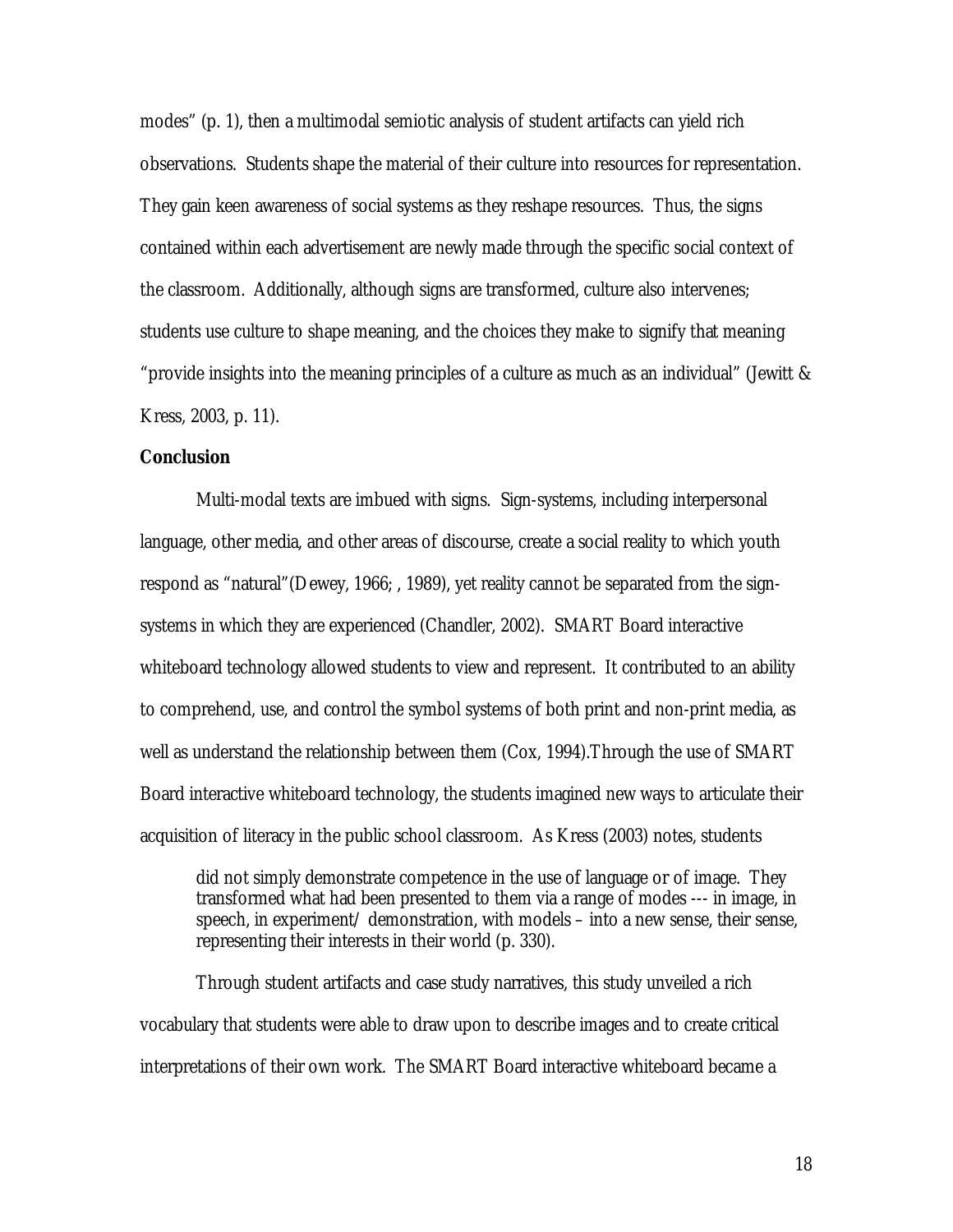conduit through which they could connect academic-to-public literacies and the texts they encounter in wider social and cultural contexts.

When the state standardized testing results are returned in late autumn 2007, it will become evident whether the SMART Board interactive whiteboard contributed to literacy levels of this study group in comparison to a control group. Because standardized testing only assesses print texts, and because this study transcended the use of print texts into multimodality, it is uncertain to what degree SMART Board interactive whiteboard technologies will demonstrate increased test scores. What is clear, however, is that the SMART Board interactive whiteboard generated much excitement in students who were otherwise detached from a prescribed curriculum; it created unique instructional opportunities and literacy objectives to be obtained in a technology-deprived public school building; and it engendered constant multimodal connections to students' own lives. SMART Board interactive whiteboard technology is the norm of tomorrow in a world where new literacies are commonplace.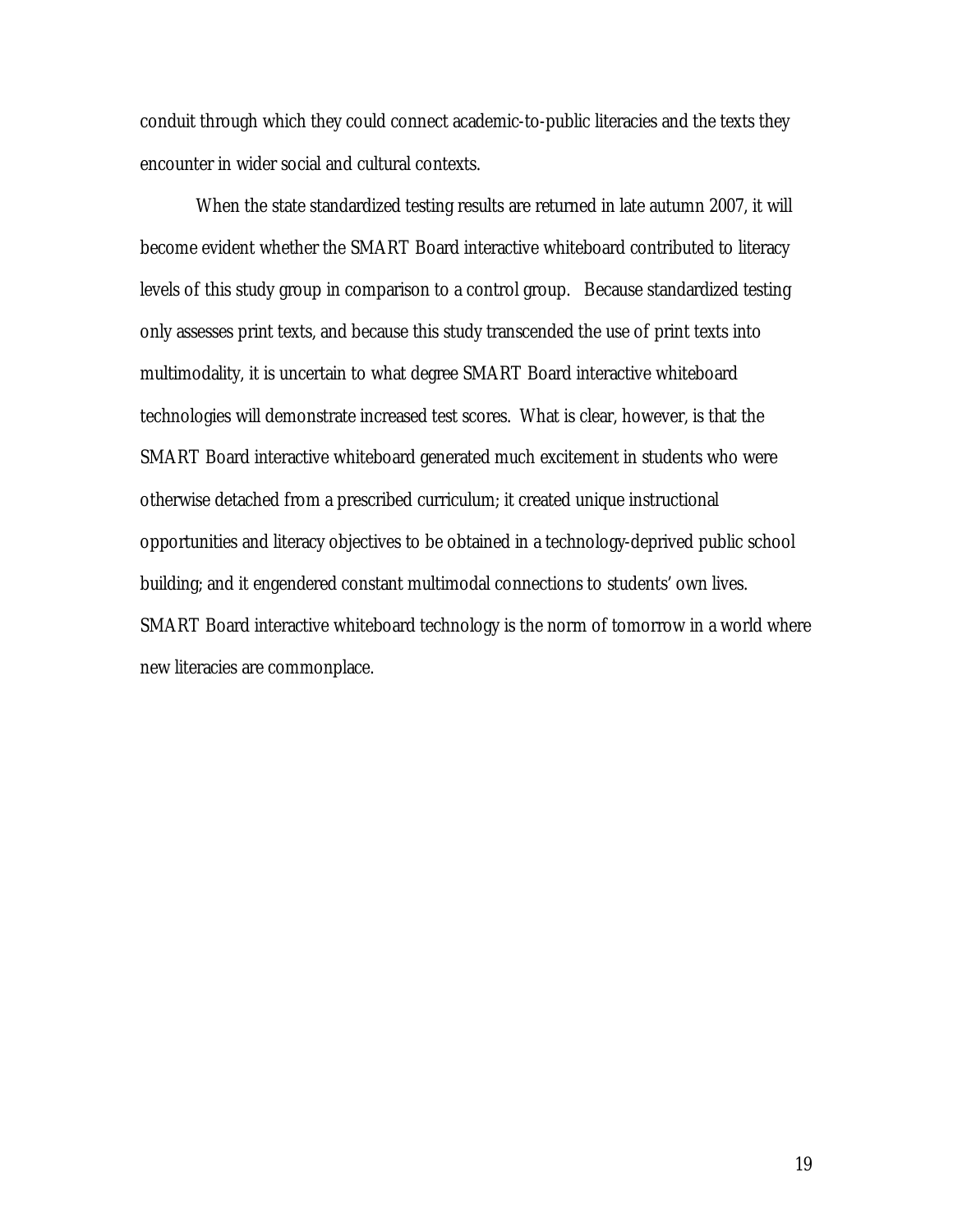## **Appendix 1: SMART Board interactive whiteboard Activities Log for Advertising Unit**

"Advertising sells products but it also sells a great deal more than products. It sells values, it sell images, it sells concepts of love and sexuality, of romance, of success, and perhaps above all, of normalcy. To a very great extent it tells us who we are and who we should be. However I think that advertising is often overlooked, or is considered too trivial to really be examined. Because the individual ads are stupid and trivial, people assume that the whole phenomenon is a stupid and trivial one."

## **Jean Kilbourne**

| Print | <b>SMART</b><br><b>Board</b><br>interactive<br>whiteboard | <b>Visual</b> | <b>Description</b>                                                                                                                                                                                                                                                              |
|-------|-----------------------------------------------------------|---------------|---------------------------------------------------------------------------------------------------------------------------------------------------------------------------------------------------------------------------------------------------------------------------------|
|       | ü                                                         |               | Students brainstormed types of non-fiction texts from their real lives, adding<br>and sharing via a dynamic Word file                                                                                                                                                           |
|       | ü                                                         |               | Students shared their lists between classes and discussed why one class used<br>some elements and not others; what comprised a non-fiction text; watched a<br>video newscast from the previous evening's CBS News on student sexual<br>harassment at the freshman college level |
| ü     |                                                           |               | Students read, from the <i>Elements of Literature</i> anthology, "A Guide to the<br>Inferno," by Charles Nicholl; answered questions at end of reading                                                                                                                          |
| ü     |                                                           |               | Played "Jeopardy" in class based on <i>character</i> ; events, themes & motifs, quotes, and<br>Spanish words                                                                                                                                                                    |
|       | ü                                                         |               | Reviewed commas and dependent clauses from websites                                                                                                                                                                                                                             |
| ü     | ü                                                         |               | Deconstructed the structure of a daily newspaper                                                                                                                                                                                                                                |
| ü     | ü                                                         |               | Deconstructed the structure of a daily newspaper                                                                                                                                                                                                                                |
|       | ü                                                         |               | Conducted a pre-assessment about persuasion in advertising, showing a<br>PowerPoint presentation graphics program                                                                                                                                                               |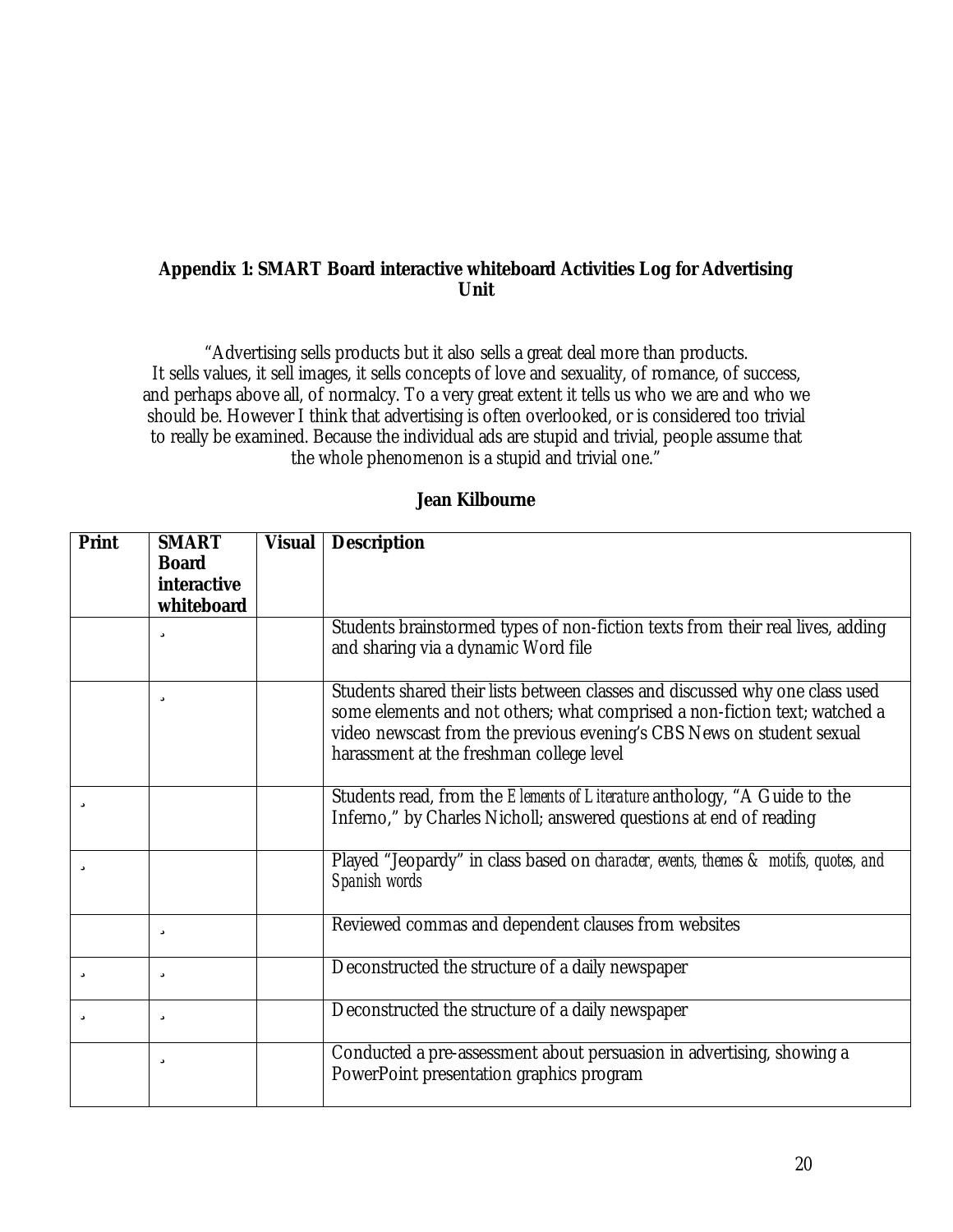|   |   | ü | Watched the PBS documentary from Frontline, called The Persuaders                                                                                                                                                                                                                             |
|---|---|---|-----------------------------------------------------------------------------------------------------------------------------------------------------------------------------------------------------------------------------------------------------------------------------------------------|
| ü |   | ü | Analyzed a non-fiction, self-select outside novel for quintessential literary<br>terms; watched the PBS documentary from Frontline, called The Persuaders                                                                                                                                     |
|   | ü |   | Looked at women's images in advertising, using a PowerPoint and research<br>derived from Jean Kilbourne's, Killing Us Softly                                                                                                                                                                  |
|   | ü |   | Looked at women's images in advertising, using a PowerPoint presentation<br>graphics program                                                                                                                                                                                                  |
| ü | ü |   | Described characterization in a non-fiction, self-selected outside novel.<br>Reviewed unit to date after Thanksgiving break, using PowerPoint<br>presentation graphics program technology                                                                                                     |
|   |   | ü | Students deconstructed print media advertisements for social messages and<br>persuasive composition techniques                                                                                                                                                                                |
|   | ü | ü | Students delivered presentations to the class about their advertisement<br>deconstructions; four students chose the option to prepare their presentation<br>for display on the SMART Board interactive whiteboard                                                                             |
|   |   | ü | "Jeopardy" game about media and popular culture terminology                                                                                                                                                                                                                                   |
| ü |   |   | Wrote a newscast using the adventures/ conflicts of a protagonist in a non-<br>fiction, self-select outside novel as basis for a segment                                                                                                                                                      |
| ü | ü |   | Read and discussed an article from New York Times newspaper called, "TiVo<br>is watching when you don't, and it tattles;" watched a trailer from NetFlix <sup>™</sup><br>for the film, Cars; visited a website called brandchannel.com, in which product<br>placements in films is chronicled |
| ü | ü |   | Reviewed terminology of media and popular culture; analyzed several ads on<br>Adbusters.com                                                                                                                                                                                                   |
| ü | ü |   | Student conferences about advertising project planning sheets; watched four<br>famous commercials on YouTube™                                                                                                                                                                                 |
|   |   | ü | Read Langston Hughes' poem, "Theme for English B," pp. 376-377.                                                                                                                                                                                                                               |
| ü |   |   | Students zeroed in on the most significant conflicts in their outside reading<br>novels by creating a newscast in which a television anchor narrates the story of<br>the conflict the antagonist has experiences.                                                                             |
| ü |   |   | Unveiled the project assignment to "Create an original advertisement"                                                                                                                                                                                                                         |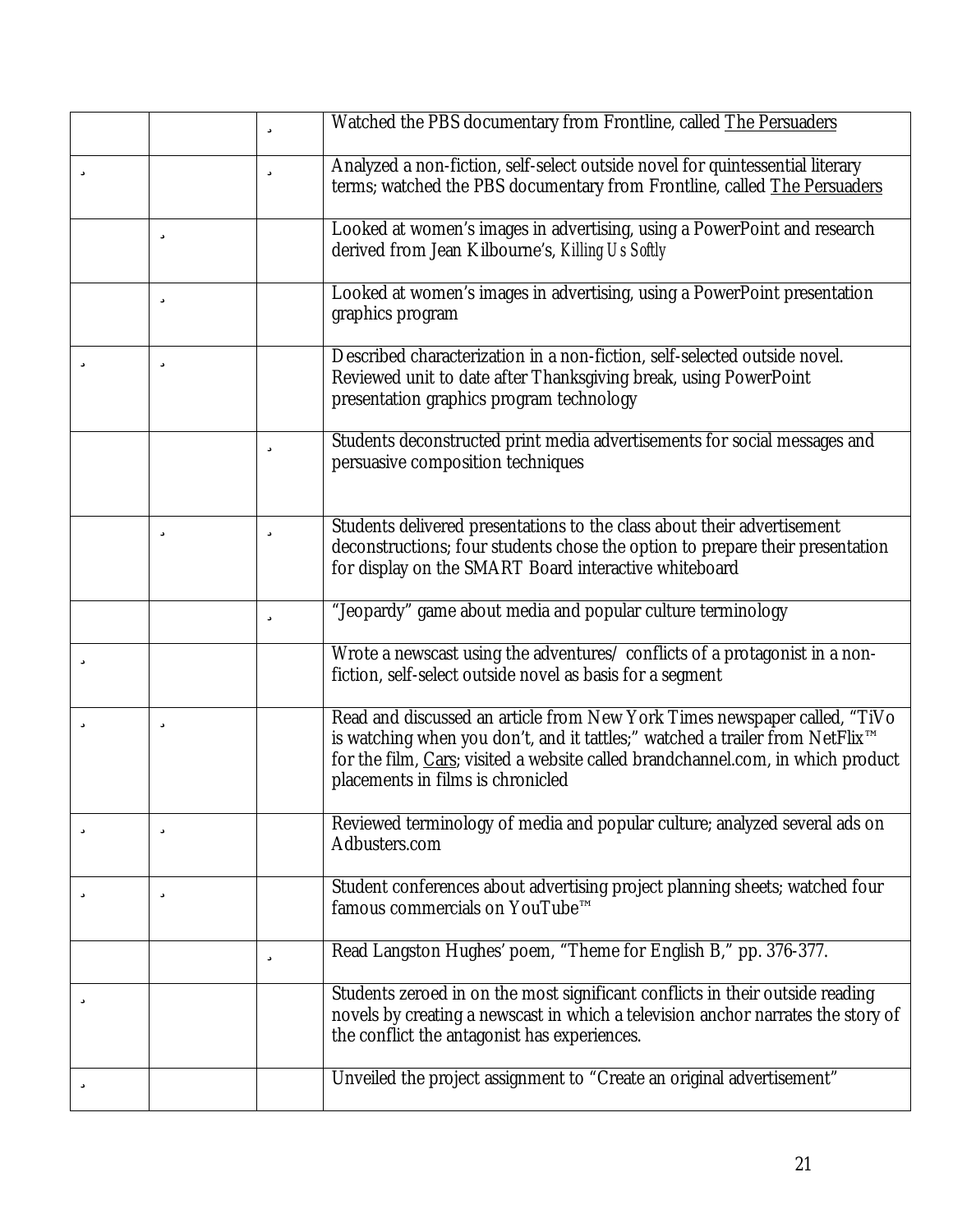|   | ü |   | Looked at more still advertisements using YouTube; of particular note were<br>two suggested by students                                                                                                                                                                                                                                        |
|---|---|---|------------------------------------------------------------------------------------------------------------------------------------------------------------------------------------------------------------------------------------------------------------------------------------------------------------------------------------------------|
| ü | ü |   | Modeling of the cover letter, final product, and product diagram; each student<br>created an "Advertisement planning sheet"                                                                                                                                                                                                                    |
| ü |   | ü | Using differentiated instruction, some students were signed off for the<br>planning sheets while others continued to expand and modify their ideas;<br>began final products                                                                                                                                                                    |
| ü | ü |   | Students watched a YouTube short clip from the Simpsons in which Bart and<br>Lisa were members of a focus group; students read excerpts from an article<br>called "Focus groups: Why they are important to marketing"                                                                                                                          |
|   | ü | ü | Students identified their "communicative messages;" watched AdBusters<br>spoof ads; worked on computers to clarify their own moderator's agenda for<br>running a focus group                                                                                                                                                                   |
|   |   | ü | Students identified target audiences for their products and ads and focused on<br>income levels indicative of this audience' consumer purchasing power                                                                                                                                                                                         |
| ü |   | ü | Students ran focus groups, shared first drafts of advertisements; and revised<br>their ads                                                                                                                                                                                                                                                     |
| ü |   | ü | Students ran focus groups, shared first drafts of advertisements; and revised<br>their ads                                                                                                                                                                                                                                                     |
|   |   | ü | Students shared their final ads: the moderator described the ad for the<br>designer; students voted on the three best ads in class:<br><b>ô</b> Most Creative,<br><b><math>\hat{\mathbf{o}}</math></b> Best Connection to Target Audience, and<br><b><math>\hat{\bullet}</math></b> Most Likely to be Selected by an Actual Marketing Division |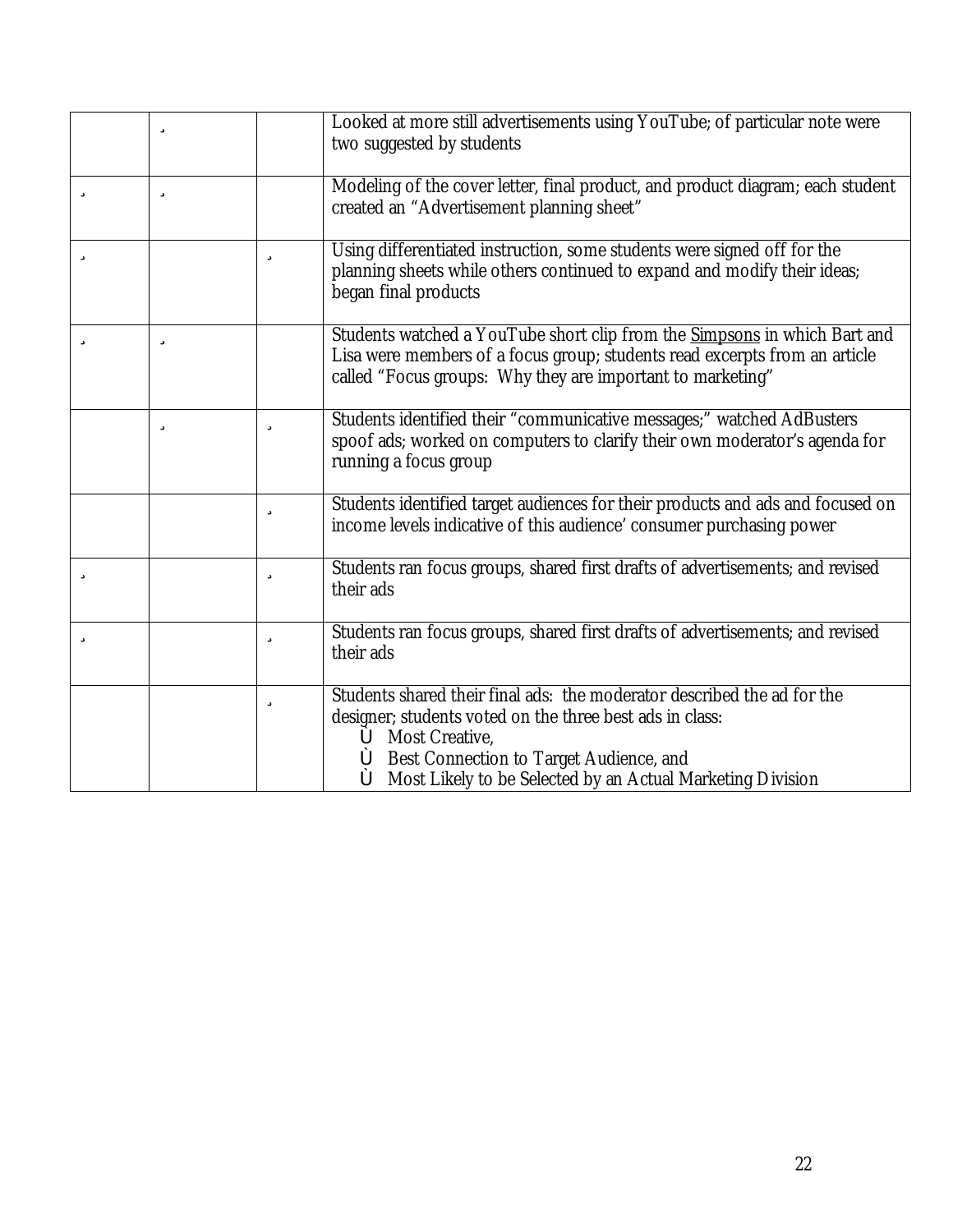### **Resources**

- Abbott, & Shaikh. (2005). Visual representation in the digital age: Issues arising form a case study of digital media use and representation by pupils in multicultural school settings. *Language and Education, 19*(6).
- Archer. (2006). A multimodal approach to academic 'literacies'" Problematising the visual/ verbal divide. *Language and Education, 20*(6).
- Au, & Raphael. (2000). Equity and literacy in the new millennium. *Reading Research Quarterly, 35*(1), 170-188.
- Begoray. (2001). Through a class darkly: Visual literacy in the classroom. *Canadian Journal of Education, 26*(2), 210-207.
- Bourdieu. (1977). Cultural reproduction and social reproduction. In Karable & A. H. Halsey (Eds.), *Power and ideology in education*. New York: Oxford University Press.
- Bousted, & Ozturk. (2004). 'It came alive outside my head.' Developing literacies through comparison: the reading of classic text and moving image. *Reading*.
- Bullen, Robb, & Kenway. (2004). 'Creative destruction': Knowledge economy policy and the future of the arts and humanities in the academy. *Journal of Education Policy, 19*(1), 3- 22.
- Chandler. (2002). *Semiotics: The basics*. New York: Routledge.
- Cowan. (2005). Reading at risk: Cause for alarm? . *Teachers College Record*.
- Cox. (1994). Media literacy. In A. Purves (Ed.), *The encyclopedia of English studies and language arts* (Vol. 2, pp. 791-795). New York, NY: Scholastic.
- Cuban. (1992). Curriculum stability and change. In P. Jackson (Ed.), *Handbook of Research on Curriculum*. New York: MacMillan.
- Darling-Hammond. (1997). *The right to learn: A blueprint for creating schools that work*. San Francisco, CA: Jossey-Bass.
- Dewey. (1966). *Democracy and education*. New York: The Free Press.
- Dewey. (1989). *Freedom and culture*. New York: Prometheus Books.
- Dole, Duffy, Roehler, & Pearson. (1991). Moving from the old to the new: Research on reading comprehension instruction. *Review of Educational Research*.
- Dyson. (2003). Welcome to the jam: Popular culture, school literacy, and the making of childhoods. *Harvard Educational Review, 73*(3), 328-356.
- Fairclough. (2003). *Analysing discourse: Textual analysis for social research*. New York, NY: Routledge.
- Finders. (2000). Gotta be worse: Negotiating the pleasurable and the popular. *Journal of Adolescent & Adult Literacy*
- Fiske. (1987). *Television culture*. New York, NY: Routledge.
- Fosnot. (1996). *Constructivism: Theory, perspectives, and practice*. New York. : Teachers College Press.
- Foucault. (1980). *Power/ knowledge: Selected interviews and other writings 1972-1977* (C. Gordon, Trans.). Hemel Hempstead: Wheatsheaf.
- Freire. (1992). *Pedagogy of the oppressed*. New York: The Continuum Publishing Company.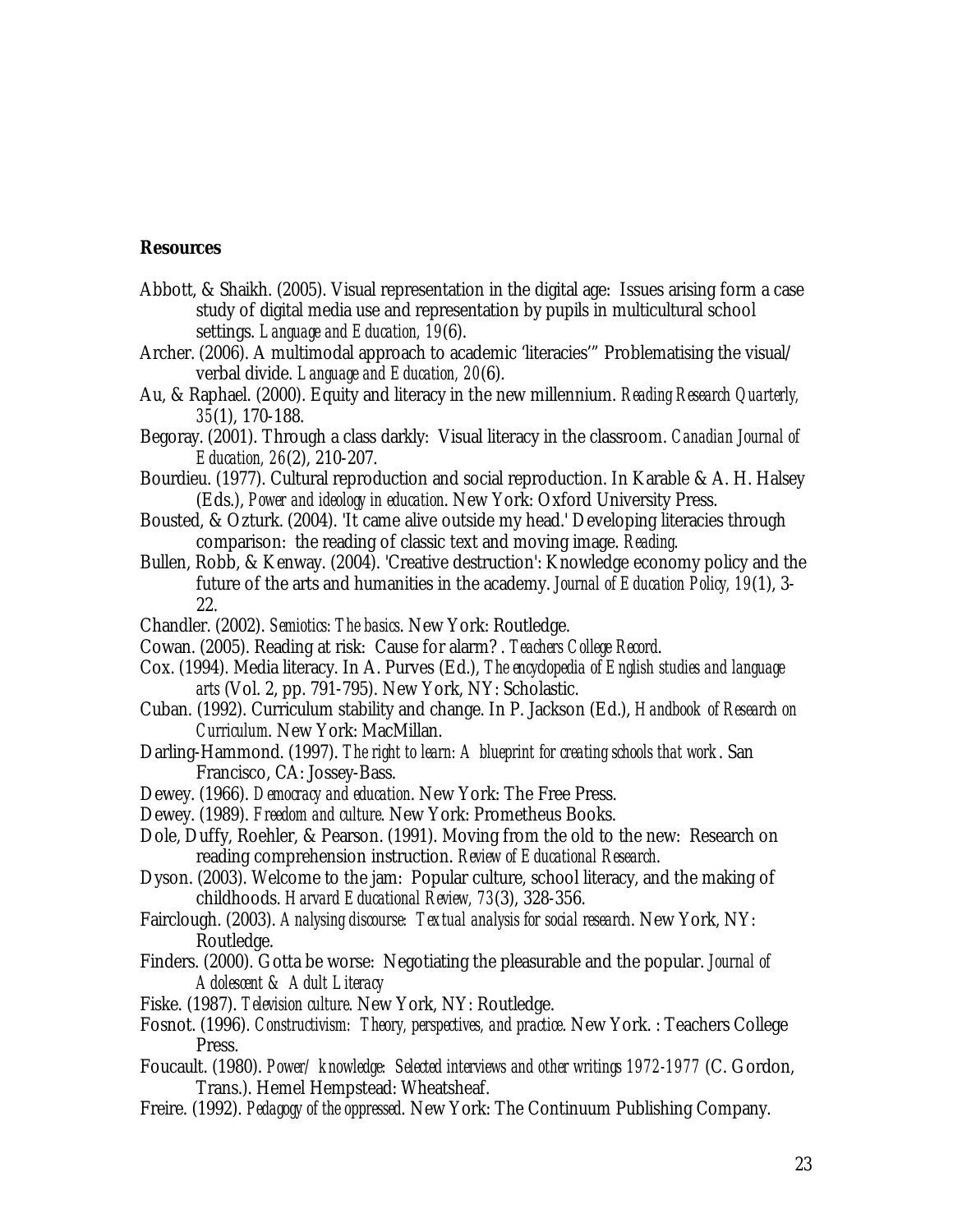Fullan. (2001). *The new meaning of educational change*. New York, NY: Teachers College Press.

- Ghosh, Mickelson, & Anyon. (2007). Introduction to the special issue on new perspectives on youth development and social identity in the 21st century. *Teachers College Record, 109*(2).
- Giroux. (1999). *The mouse that roared: Disney and the end of innocence*. Lanham, MD: Rowman and Littlefield.
- Hall. (2003). Encoding and decoding. In Routledge (Ed.), *The cultural studies reader*. New York: Routledge.
- Hankins. (2003). *Teaching through the storm: A journal of hope*. New York: Teachers College Press.
- Haraway. (1988). Situated knowledges: The science question in feminism and the privilege of the partial perspective. *Feminist Studies, 14*(3), 575-599.
- Heide, & Gilliland. (1995). *Sami and the time of the troubles* New York, NY: Clarion Books.
- Honig. (2006a). Building policy from practice: Implementationi as organizational learning. In M. I. Honig (Ed.), *New directions in education policy implementation: Confronting complexity*. Albany, NY: State University of New York.
- Honig. (2006b). Complexity and policy implementation: Challenges and opportunities for the field. In M. I. Honig (Ed.), *New directions in education policy implementation* (pp. 1-24). Albany, NY: The State University of New York.
- I'm addicted to crystal meth (Writer) (2006). *True life*: Music Television.
- Jackal. (2007). How to be a weekend goth. 207
- Jewitt, & Kress. (2003). *Multimodal literacy*. New York, NY: Peter Lang Publishing.
- Kilbourne (Writer) (2002). Killing us softly 3.
- Kolberg, & Mayer. (1972). Development as the aim of education. *Harvard Educational Review*.
- Kress. (2000). Multimodality: Challenges to thinking about language. *TESOL Quarterly, 34*(2), 337-340.
- Lederman. (2005). Graduated but not literate [Electronic Version]. *Inside Higher Ed*. Retrieved 01.08.06 from <http://insidehighered.com/news/2005/12/16/literacy>.
- Lincoln. (1992). The humanist tradition. In P. Jackson (Ed.), *Handbook of Research on Curriculum*. New York: MacMillan.
- Majidi (Writer) (1997). Children of heaven. Iran: The Institute for the Intellectual Development of Children and Adults.
- McDermott. (2004). Incentives, capacity, and implementation: Evidence from Massachusetts education reform *Journal of Public Administration Research and Theory 16*(1), 45-65.
- McIntosh. (1997). White privilege: Unpacking the invisible knapsack. In *Beyond heroes and holidays: A practical guide for K-12 anti-racist, multicultural education and staff* (pp. 77 - 80). Washington, D.C.: Teaching for Change.
- Meacham. (2000-2001). Literacy at the crossroads: Movement, connecting, and communication within the research literature on literacy and cultural diversity. *Review of Research in Education, 25*.
- Nagle. (1999). Histories of success and failure: Working class students' literacy experiences. *Journal of Adolescent & Adult Literacy, 42*(2).
- Saadi. (1997). The sayings of Saadi. In M. Evler (Ed.), *Elements of Literature*. Orlando, Florida: Holt, Reinhart, and Winston, Inc.
- Shakespeare. (1598). As you like it.
- Smith, & Wilhelm. (2002). *Reading don't fix no Chevies: Literacy in the lives of young men*. Portsmouth, NH: Heinemann.